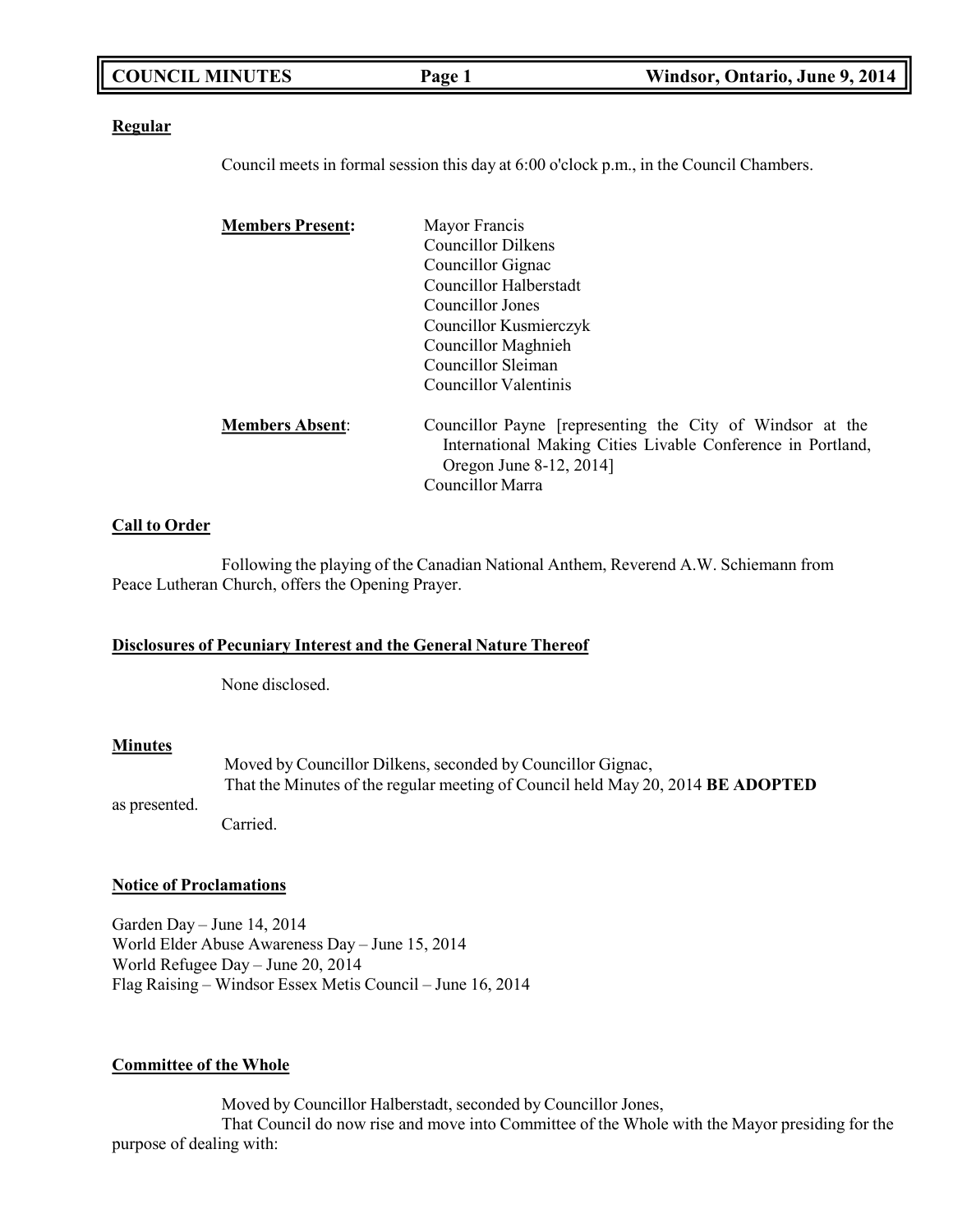- (a) communication items;
- (b) consent agenda;
- (c) hearing requests for deferrals or referrals of any items of business;
- (d) hearing presentations and delegations;
- (e) consideration of business items;
- (f) consideration of Committee reports:
	- (i) **Report of Special In-Camera Meeting or other Committee as may be held prior to Council** (if scheduled); and
	- (ii) **Report of the Striking Committee** of its meeting held May 20, 2014;

(g) consideration of by-laws 98-2014 through 109-2014.

Carried.

### **Communications**

Moved by Councillor Kusmierczyk, seconded by Councillor Maghnieh,

**M260–2014** That the following Communication Items 1 to 8, 10 to 18, 20 to 28 and 30 to 34 inclusive, as set forth in the Council Agenda **BE REFERRED** as noted except Communication No. 9, 19 and 29 which are dealt with as follows:

### **Communication No. 9:**

Moved by Councillor Sleiman, seconded by Councillor Valentinis, **M261-2014** That the City Clerk and Chief Administrative Officer **BE AUTHORIZED** to sign the protocol

between the Windsor Police Services Board and the Municipal Council of the City of Windsor. Carried.

SP/11923

#### **Communication No. 19:**

Moved by Councillor Gignac, seconded by Councillor Valentinis,

**M262-2014** That administration **BE DIRECTED** to **DECLINE** the offer to assume responsibility for the Greater Essex County District School Board's (GECDSB's) aging swimming pools and to **ENTER INTO DISCUSSIONS** with all local school boards to determine the boards overall needs as well as community needs, and **REPORT BACK** to Council on recommended options in regard to the pool that the City is expected to come into possession of in the near future.

Carried.

ME2014

## **Communication No. 26 – Lost Motion**:

Moved by Councillor Kusmierczyk, seconded by Councillor Halberstadt,

That the report by the City Engineer dated May 26, 2014 entitled -New City Hall Facility-Geothermal System‖ **BE REFERRED** back to Administration for a further administrative report including details regarding:

- Estimate of Upfront Capital Costs of the Geothermal Heating and Cooling Systems;
- Estimated Payback period of Capital Investment (which in some jurisdictions is as little as 8 years);
- Federal or Provincial incentives that could be used to defray the capital costs such as the Federal Gas Tax, the Green Energy Fund and the New Building Canada Fund;
- Discussion potential of a hybrid Geothermal and District Energy System;
- Estimate of Environmental Benefits in terms of  $CO<sup>2</sup>$  reductions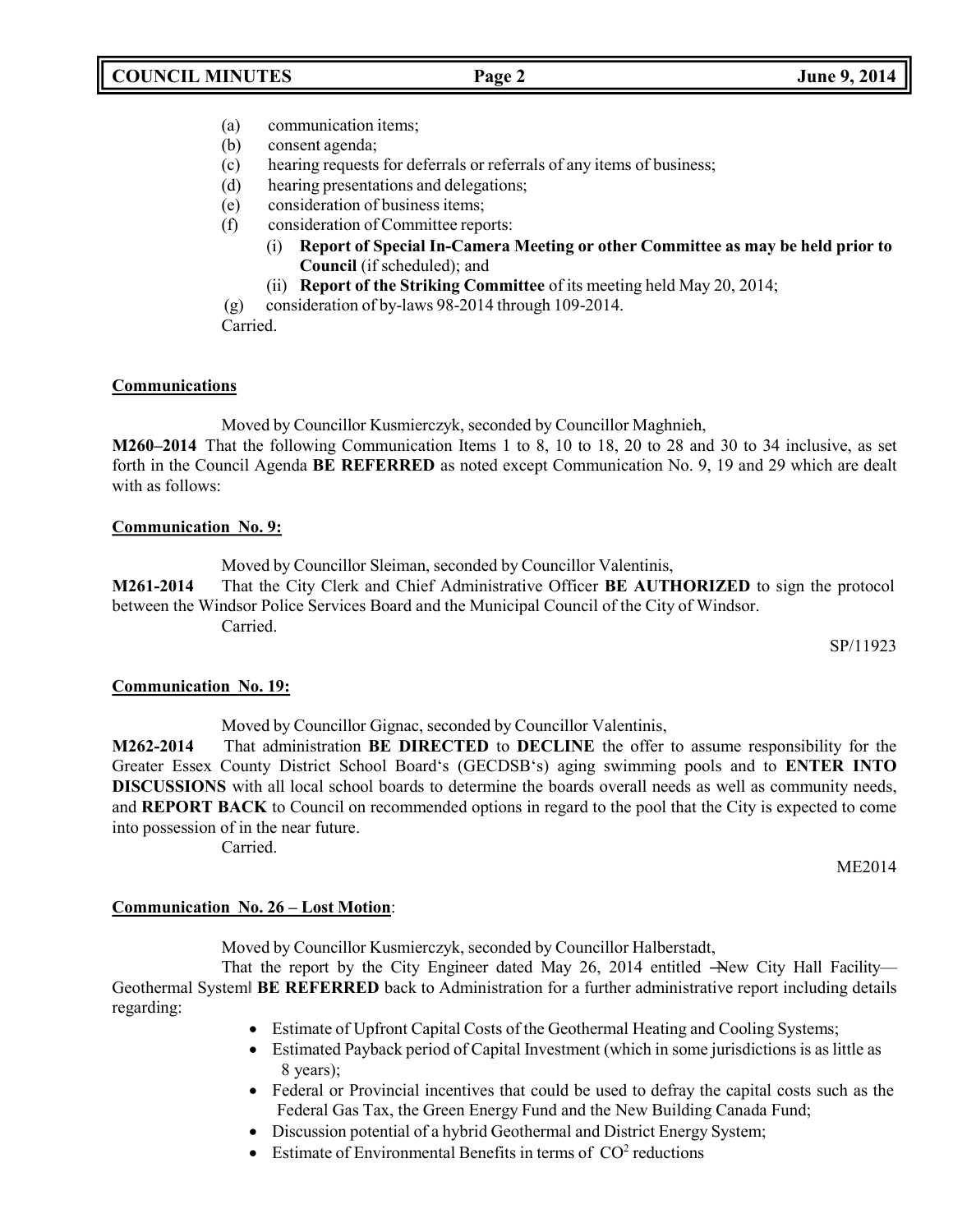## **COUNCIL MINUTES Page 3 June 9, 2014**

The motion is **put** and is **lost**.

Aye Votes: Councillors Kusmierczyk and Halberstadt

Nay Votes: Councillors Dilkens, Gignac, Jones, Maghnieh, Sleiman and Valentinis

APM/9120

### **Communication No. 29:**

Moved by Councillor Dilkens, seconded by Councillor Gignac,

**M263-2014** That the report regarding the Award of Tender No. 45-14 – Roselawn Drive – Road and Watermain Reconstruction **BE RECEIVED**; and that upon completion of a more detailed review with the City Forester, it has been determined that there is sufficient space on Roseland Drive within the median islands (without damaging trees) to construct a multi-use trail, and this portion of the project will be completed in future. Carried.

SW/11924

| <b>Item</b>    | From                                         | <b>Description</b>                                                                                    |
|----------------|----------------------------------------------|-------------------------------------------------------------------------------------------------------|
|                | Minister of Veterans                         | Response to correspondence regarding the closure of Veterans Affairs<br>Canada's Windsor area office. |
| 1              | Affairs                                      | Note & File                                                                                           |
|                |                                              | <b>APR2014</b>                                                                                        |
|                |                                              | Status of the Ministry Decision to Approve the new Official Plan for the                              |
|                | Ministry of Municipal                        | County of Essex.                                                                                      |
| $\overline{2}$ | Affairs and Housing                          | <b>City Planner</b>                                                                                   |
|                |                                              | Note & File<br>ZO2014                                                                                 |
|                |                                              | Environmental Compliance Approval - Storm and sanitary sewers to be                                   |
|                |                                              | constructed in the City of Windsor within the right of way of California                              |
| $\overline{3}$ | Ministry of the                              | Avenue, between University Avenue West and Wyandotte Street West.                                     |
|                | Environment                                  | <b>City Engineer</b>                                                                                  |
|                |                                              | Note & File                                                                                           |
|                | Association of                               | SW/11891                                                                                              |
| $\overline{4}$ | Municipalities Ontario                       | Economic Development Task Force May 2014 Update.<br>Note & File                                       |
|                | (AMO)                                        | <b>MMA2014</b>                                                                                        |
|                |                                              | Notice that the 2014/15 Visitor Guide is now available.                                               |
| 5              | <b>Tourism Windsor Essex</b><br>Pelee Island | Note & File                                                                                           |
|                |                                              | AT/9992                                                                                               |
|                |                                              | Municipal and Waste Authority Renewable Energy Projects.                                              |
| 6              | County of Essex                              | <b>City Engineer</b><br>Note & File                                                                   |
|                |                                              | <b>GM2014</b>                                                                                         |
|                |                                              | Notice of the passing of a Zoning By-Law amendment concerning                                         |
|                |                                              | property located on Highway No. 3.                                                                    |
| $\overline{7}$ | Town of Tecumseh                             | <b>City Planner</b>                                                                                   |
|                |                                              | Note & File                                                                                           |
|                |                                              | Z2014                                                                                                 |
|                |                                              | Notice of the passing of a Zoning By-Law amendment concerning                                         |
| 8              | Town of Tecumseh                             | property located on County Road 46.<br><b>City Planner</b>                                            |
|                |                                              | Note & File                                                                                           |
|                |                                              | Z2014                                                                                                 |
|                |                                              |                                                                                                       |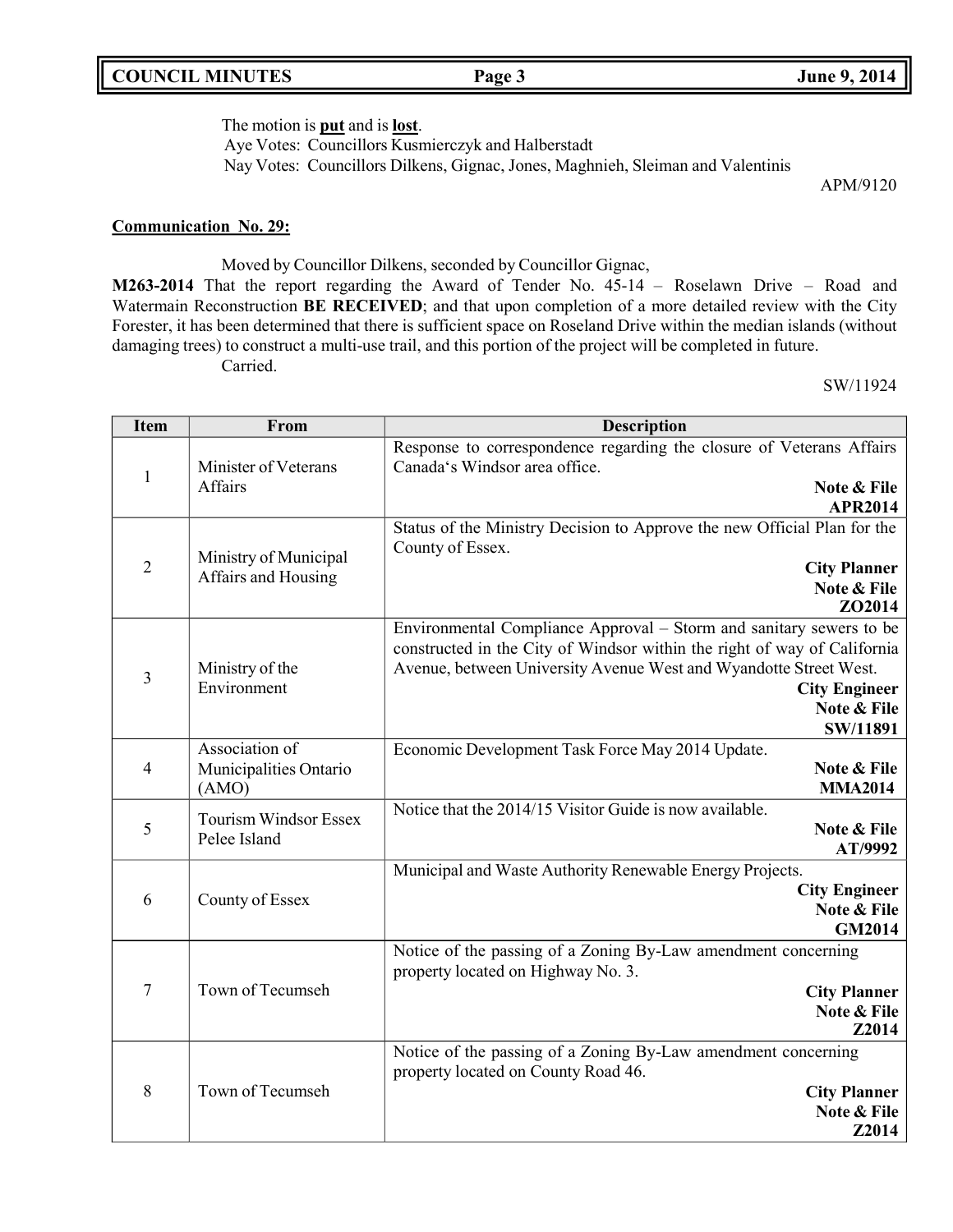**COUNCIL MINUTES Page 4 June 9, 2014** 

| 9  | Chief of Police                                                                                                          | Protocol between Windsor Police Services Board (WPSB) and City of<br>Windsor.<br><b>COUNCIL DIRECTION REQUESTED</b><br><b>Chief of Police</b><br>SP/11923                                                                                                                                                                                                                                                                                                         |
|----|--------------------------------------------------------------------------------------------------------------------------|-------------------------------------------------------------------------------------------------------------------------------------------------------------------------------------------------------------------------------------------------------------------------------------------------------------------------------------------------------------------------------------------------------------------------------------------------------------------|
| 10 | <b>Dillon Consulting</b>                                                                                                 | Notice of a Proposal to Engage in a Renewable Energy Project.<br>Notice of First Public Meeting – Windsor Solar Project – June 26, 2014.<br><b>City Engineer</b><br><b>City Planner</b><br>Note & File<br>MU/8327                                                                                                                                                                                                                                                 |
| 11 | Canadian Wood Council                                                                                                    | Information kit with information on new wood mid-rise building<br>opportunity that is coming to Ontario.<br><b>Chief Building Official</b><br><b>Fire Chief</b><br>Note & File<br><b>SB2014</b>                                                                                                                                                                                                                                                                   |
| 12 | Manager of Urban Design                                                                                                  | Application of Rogers Communications for Site Plan Approval to permit<br>a 35m telecommunication facility monopole structure located at 10835<br>Riverside Drive East.<br>Note & File<br>ZS/11908                                                                                                                                                                                                                                                                 |
| 13 | Manager of Urban Design                                                                                                  | Application of Rogers Communications for Site Plan Approval to permit<br>a 35m telecommunications monopole located at 2475 Central Avenue.<br>Note & File<br>ZS/11909                                                                                                                                                                                                                                                                                             |
| 14 | Manager of Urban Design                                                                                                  | Application of Sabrina Nazzani for Site Plan Approval to permit a new<br>office building located at 2558 Dougall Avenue.<br>Note & File<br>ZS/11910                                                                                                                                                                                                                                                                                                               |
| 15 | Manager of Urban Design                                                                                                  | Application of 1583925 Ontario Ltd. For Site Plan Approval to permit ten<br>townhome units located at 3802-3856 Prairie Court.<br>Note & File<br>ZS/11911                                                                                                                                                                                                                                                                                                         |
| 16 | Manager of Urban Design                                                                                                  | Application of 944796 Ontario Ltd. For Site Plan Approval to permit a<br>proposed commercial development located at 9950 Tecumseh Road East.<br>Note & File<br>ZS/11922                                                                                                                                                                                                                                                                                           |
| 17 | Minister of Infrastructure                                                                                               | New Building Canada Plan.<br>Note & File<br><b>GFG/11899</b>                                                                                                                                                                                                                                                                                                                                                                                                      |
| 18 | City of Kingston, Office<br>of the City Clerk                                                                            | Kingston City Council Meeting - New Motion - May 20, 2014.<br>Note & File<br><b>MMA/6661</b>                                                                                                                                                                                                                                                                                                                                                                      |
| 19 | <b>Greater Essex</b><br>$\bullet$<br><b>County District</b><br>School Board; and<br>CAO, City of<br>$\bullet$<br>Windsor | Request to see if the City of Windsor has any interest in entering<br>discussions regarding the repair and operation of the pools at Riverside or<br>Herman Secondary Schools and additional information from the Chief<br>Administrative Officer, City of Windsor.<br><b>Executive Director of Parks &amp; Facilities</b><br><b>Executive Director, Recreation &amp; Culture</b><br><b>City Treasurer</b><br><b>COUNCIL DIRECTION REQUESTED</b><br><b>ME2014</b> |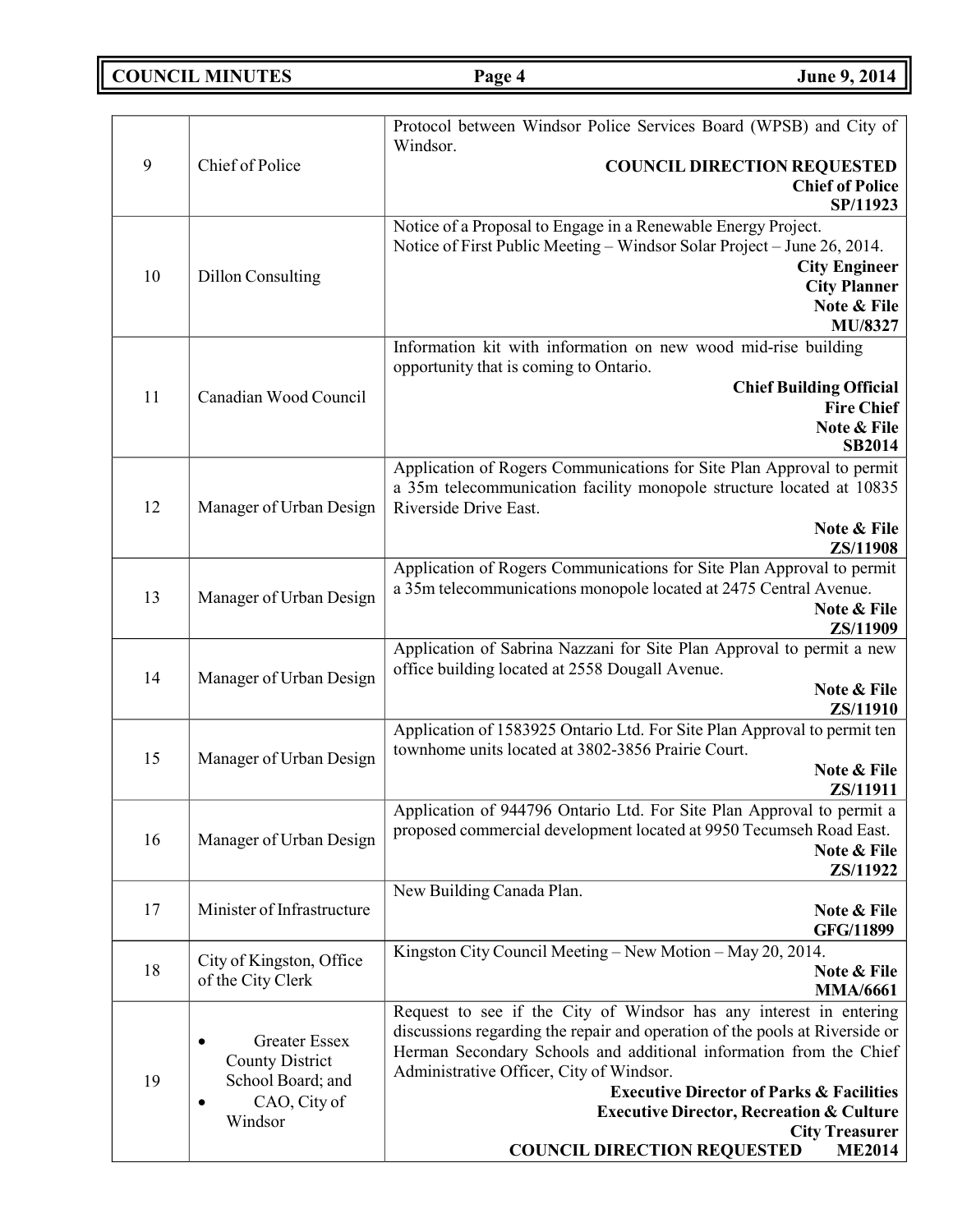**COUNCIL MINUTES Page 5 June 9, 2014**

| 32 | City Treasurer                                  | Note & File<br>APM/9795                                                                                                                                                                  |
|----|-------------------------------------------------|------------------------------------------------------------------------------------------------------------------------------------------------------------------------------------------|
|    |                                                 | EI/10515<br>Your Quick Gateway (Windsor) Inc. - 2013 Year-End Financial<br>Statements.                                                                                                   |
| 31 | City Engineer                                   | Annual Update on the Transition of Local 82 Staff from Contracted<br>Waste Collection & Recycling Services.<br>Note & File                                                               |
| 30 | City Engineer                                   | Asphalt Paving - Tender 52-14.<br>Note & File<br>SW/11925                                                                                                                                |
|    |                                                 | Note & File<br>SW/11924<br>2014 Impact III - Road & Watermain Reconstruction/Cold Milling &                                                                                              |
| 29 | City Engineer                                   | Tender No. 45-15 - Roselawn Drive - Road & Watermain<br>Reconstruction.                                                                                                                  |
|    |                                                 | Note & File<br>SW/11842                                                                                                                                                                  |
| 28 | City Engineer                                   | A Successful Petition Signed Against the Construction of Curbs and<br>Gutter and Boulevard Restoration on Turner Road from Seymour<br>Boulevard to Lappan Avenue as a Local Improvement. |
| 27 | City Engineer                                   | Note & File<br>SW/11916                                                                                                                                                                  |
|    |                                                 | Rehabilitation of Little River Bridge Over Little River Drain - Tender<br>No. 32-14.                                                                                                     |
| 26 | City Engineer                                   | New City Hall Facility - Geothermal System.<br><b>TO BE ADOPTED</b><br><b>APM/9120</b>                                                                                                   |
| 25 | City Engineer                                   | Tender No. 33-14 - Ward 10 - Road & Watermain Reconstruction.<br>Note & File<br>SW/11913                                                                                                 |
| 24 | City Engineer                                   | Note & File<br>SW/11863                                                                                                                                                                  |
|    |                                                 | Tender 01-14 - Cross Street and Baby Street Sewer Rehabilitation (South<br>Street to Chippawa Street).                                                                                   |
| 23 | <b>Executive Director of</b><br>Human Resources | Corporate Sick Leave Statistics, 2010-2013.<br>Note & File<br>AS/9454                                                                                                                    |
| 22 | Human Resources                                 | Note & File<br><b>SF/8142</b>                                                                                                                                                            |
|    | <b>Executive Director of</b>                    | <b>GPLL2014</b><br>Firefighter Recruitment Information - CQ14-2014.                                                                                                                      |
| 21 | City Clerk/Licence<br>Commissioner              | Vintner's Quality Alliance (VQA) Wine Sales at Ontario Farmers'<br>Markets.<br>Note & File                                                                                               |
| 20 | Town of Tecumseh                                | <b>City Planner</b><br>Note & File<br>Z2014                                                                                                                                              |
|    |                                                 | Notice of the passing of a Zoning By-Law amendment concerning<br>property located between Shawnee Road and Poisson Street.                                                               |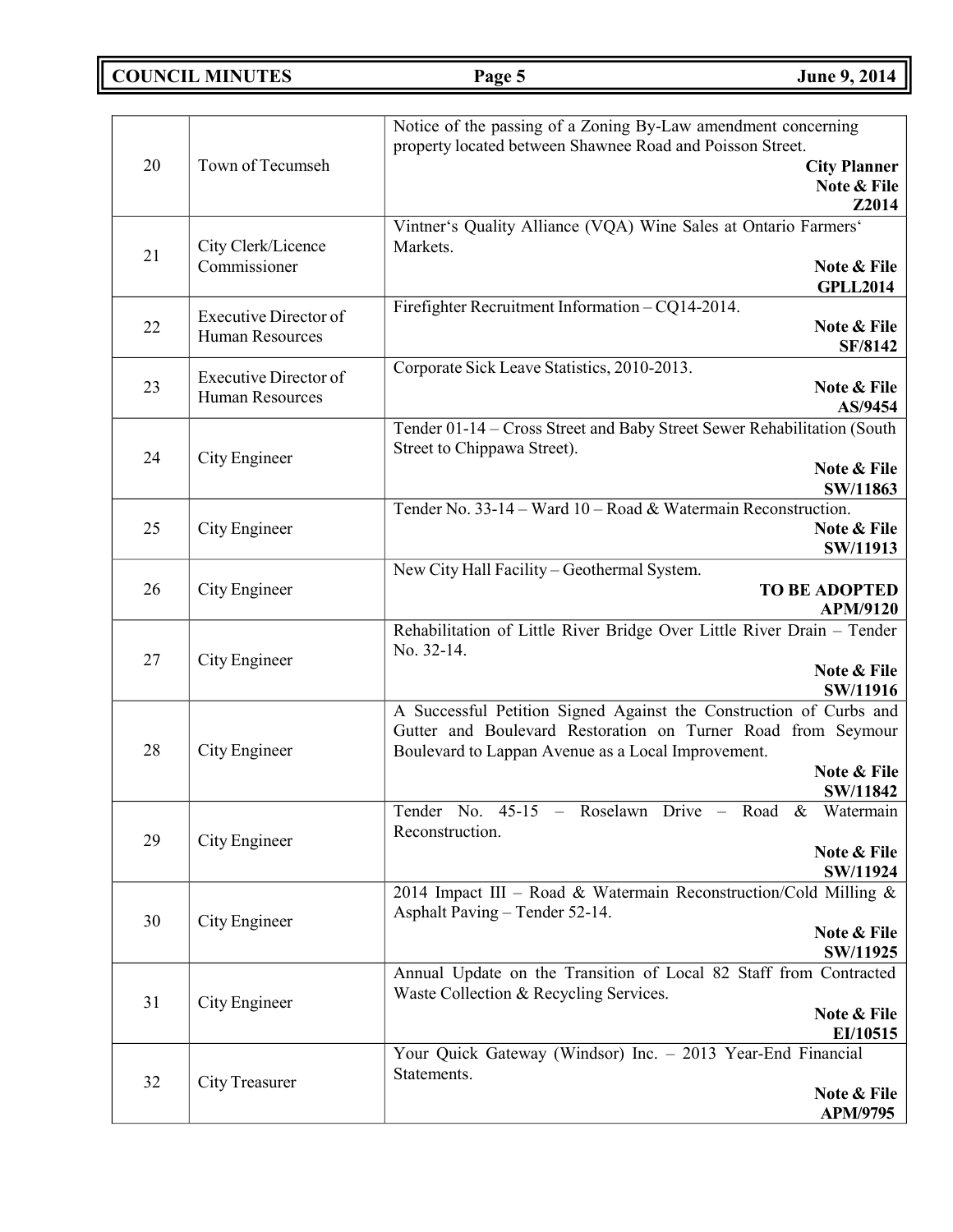**COUNCIL MINUTES Page 6 June 9, 2014**

| 33 | City Treasurer | Windsor Canada Utilities Ltd. $-3rd$ Quarter 2013 Financial Statements<br>and 4 <sup>th</sup> Quarter 2013 Financial Statements.<br>Note & File<br><b>MU2014</b> |
|----|----------------|------------------------------------------------------------------------------------------------------------------------------------------------------------------|
| 34 | City Solicitor | RFP 50-14 – Architectural Services: New City Hall<br>Note & File<br>ST/8821                                                                                      |

Carried.

#### **Consent Agenda**

Moved by Councillor Gignac, seconded by Councillor Sleiman,

That the following Consent Agenda and the recommendations contained in the administrative reports **BE APPROVED** as amended:

- Item 3 Significant Municipal Event Status, Windsor Fork and Cork Festival, July 4-6, 2014 and Windsor Rib Fest, August 14-17, 2014, Riverfront Festival Plaza and Riverfront Civic Terrace
- Item 4 Refurbishing of Primary Settling Tanks 1 and 3 at the Lou Romano Water Reclamation Plant
- Item 5 Amendments to By-law 80-2013 Screening Officer Hearing Officer By-law
- Item 6 Administrative Report seeking a Lease Agreement Amendment between The Corporation of the City of Windsor and Windsor River Cruises Ltd.
- Item 7 A By-law for the Construction of Curbs and Gutters and Boulevard Restoration on Hanna Street from Benjamin Avenue to the alley east of Benjamin Avenue as a Local Improvement
- Item 8 2014 DWBIA Budget Approval
- Item 9 2014 Municipal Election Advance vote Times and Dates and Early Closing of Institutional Voting Stations
- Item 10 Benefits for Mayor and Members of Council
- Item 11 George Avenue Park Granting of Permanent Easement for New Windsor Utilities Commission Reservoir
- Item 12 Wyandotte Street East from Gladstone Avenue to Argyle Road, Road Reconstruction and Streetscape Improvements – Tender 04-14
- Item 13 Age Friendly Windsor Action Plan
- Item 15 Drouillard Rd—Wyandotte St. E. Underpass
- Item 16 Corporate Energy Management Plan (See additional recommendation attached to Order of Business)
- Item 17 2014 Enhanced Capital Budget Community Investments WFCU Centre
- Item 18 RFP 43-14: Playground Design and Installation for 5 City Parks
- Item 19 Capital Project Variance Report as at March 31st, 2014
- Item 24 Walker Road Corridor Improvements from Division Road to Digby Street, Phase 2A Turner Road Storm Sewer & Watermain

|     | <b>Environment, Transportation &amp; Public Safety Standing Committee</b> |                                                                                                     |  |
|-----|---------------------------------------------------------------------------|-----------------------------------------------------------------------------------------------------|--|
| No. |                                                                           | <b>Description</b>                                                                                  |  |
|     | Report No. 211                                                            | Minutes of the Rail Issues Committee meeting held March 26, 2014                                    |  |
| 2   | Report No. 212                                                            | Report No. 5 of the Rail Issues Committee – CANUTEC                                                 |  |
|     | Report No. 213                                                            | Minutes of the Windsor-Essex County Environment Committee meeting held April 3,<br>2014             |  |
|     | Report No. 214                                                            | Report No. 82 of the Windsor-Essex County Environment Committee – Regional<br><b>Transit System</b> |  |

#### **Consent Committee Reports**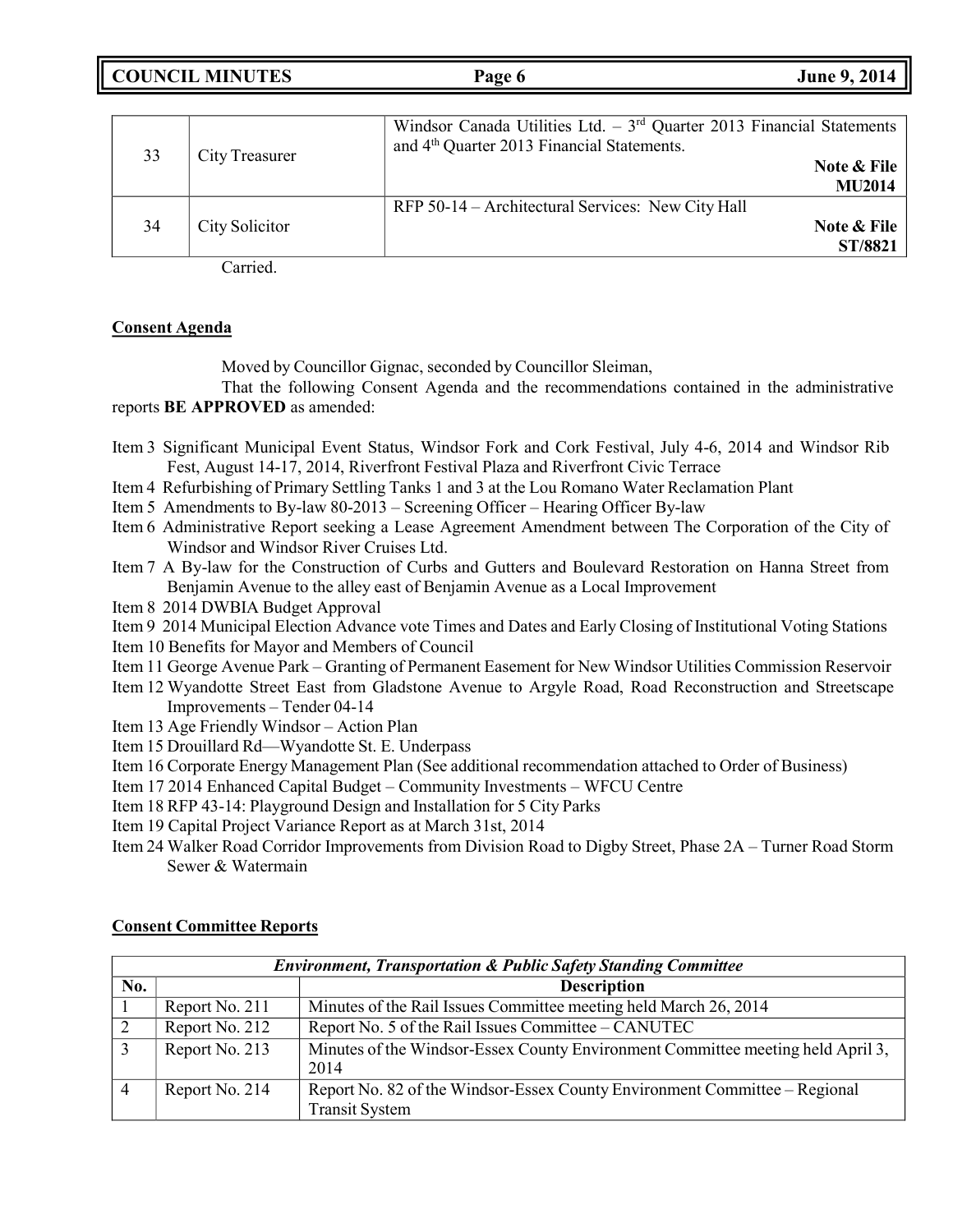**COUNCIL MINUTES Page 7 June 9, 2014**

|     |                | <b>Planning &amp; Economic Development Standing Committee</b>                                        |
|-----|----------------|------------------------------------------------------------------------------------------------------|
| No. |                | <b>Description</b>                                                                                   |
|     | Report No. 229 | <b>Provincial Policy Statement 2014</b>                                                              |
|     | Report No. 230 | Windsor Heritage Committee Report No. 342 (Low-Martin House, 2021 Ontario<br>Street, Heritage Grant) |

| Windsor International Aquatic & Training Centre Steering Committee |             |                                                                                                  |
|--------------------------------------------------------------------|-------------|--------------------------------------------------------------------------------------------------|
| No.                                                                |             | <b>Description</b>                                                                               |
|                                                                    | May 8, 2014 | Minutes of the Windsor International Aquatic and Training Centre Steering Committee meeting held |

Carried.

#### **Deferrals and/or Referrals and Withdrawals**

#### Item 1 **Transportation/Transit Windsor Service Delivery Enhancement Governance Model/Response to B37-2013**

-At the request of Administration, this matter is being deferred to the June 30, 2014 meeting of Council to allow Penny Williams, General Manager of Transit Windsor to be in attendance.

(For final disposition of this matter, see Clause **CR137/2014** in Schedule ―A‖ attached hereto.)

MT/11906

#### **Presentations & Delegations:**

#### **PRESENTATIONS:**

#### **Dartis Willis Sr., President/CEO, Windsor Express**

Dartis Willis Sr., President/CEO, Windsor Express, appears before Council to thank the Mayor and Council for their support for their successful 2014 season and provides details on how the basketball games provide entertainment and enjoyable options to the community for their recreation, and Mayor Francis concludes by presenting Mr. Willis with a key to the City in recognition of the Windsor Express Team's winning season.

APRP2014

### **DELEGATIONS**

### **Report No. 228 of the Planning & Economic Development Standing Committee (Amendment to Zoning By-law 8600, L. Horwitz, 2879 Riverside Drive East, maintain Institutional District zoning and add a site specific provision)**

#### **Marina Clemens, resident**

Marina Clemens, resident, appears before Council and is available for questions regarding the request for an amendment to the Zoning By-law for 2879 Riverside Drive East, to maintain Institutional District Zoning and add a site specific provision.

Report Number 17148 ZB/11866

(For final disposition of this matter, see Clause **M256-2014** in Schedule ―A‖ attached hereto.)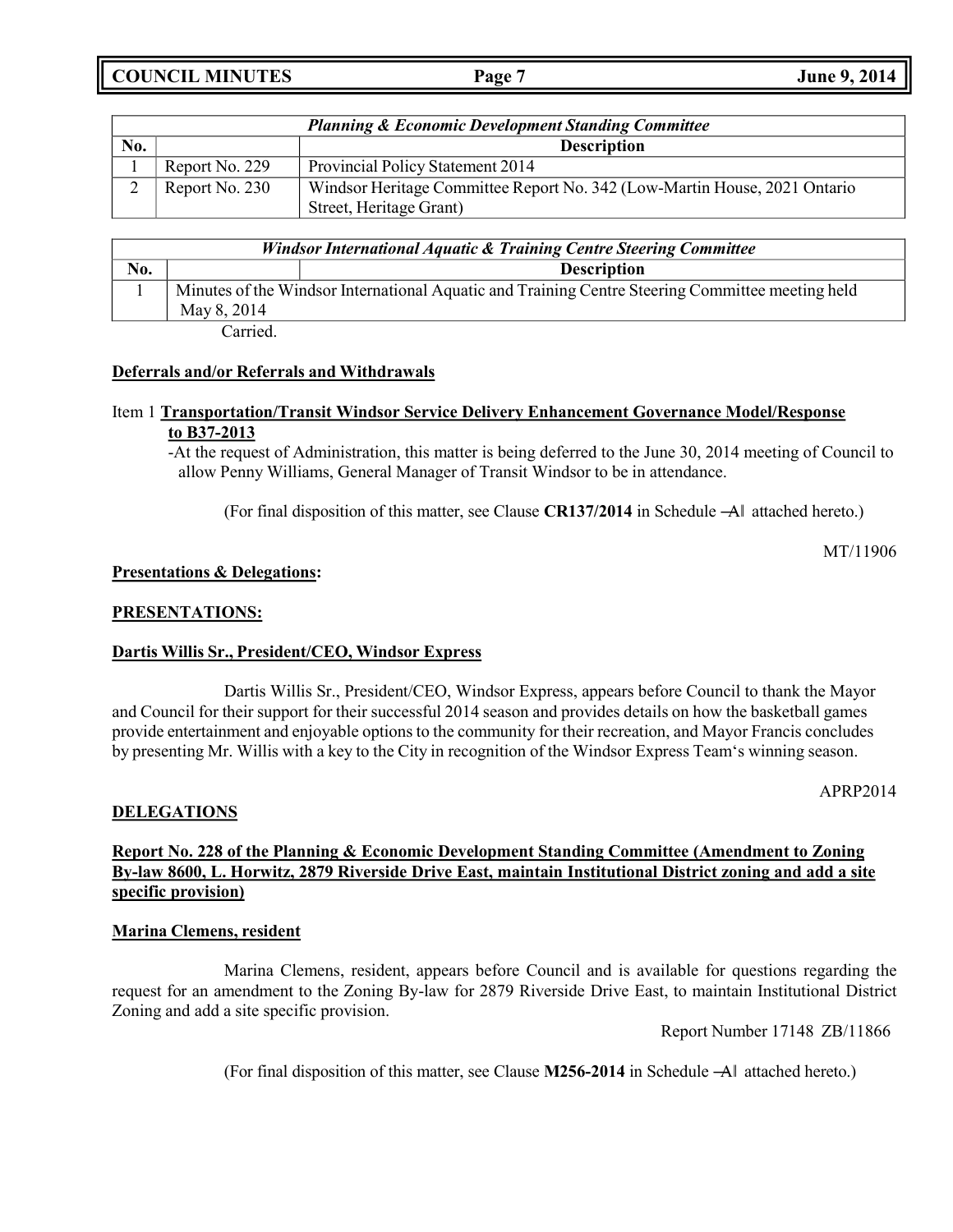## **COUNCIL MINUTES Page 8 June 9, 2014**

### **Transport Canada – Protective Direction No. 32**

### **Howard Weeks, Resident**

Howard Weeks, Resident, appears before Council and provides comment on the benefits of a disclosure agreement and the necessity of transparency in rail transport guidelines for the safety and well being of the community, suggesting that some aspects of the non-disclosure agreements presented by the rail companies should not be accepted, as there should be full disclosure of all vital information.

SWE/3069 2

(For final disposition of this matter, see Clause **CR138/2014** in Schedule ―A‖ attached hereto.)

### **Report No. 227 of the Planning & Economic Development Standing Committee (Rezoning, Dougall Avenue Veterinary Professional Corp., 0 Huron Church Road, permit additional commercial uses)**

### **Gary Cabana, Resident**

Gary Cabana, Resident, appears before Council to express concerns regarding rezoning of the subject property at 0 Huron Church Road to permit additional commercial uses, as he resides next door to the subject property, citing that trees may be lost, hydro service may be affected, and a lack of space for a driveway from Malden Road leading into the property, and concludes by suggesting that it might be prudent to leave it as a green space.

#### **Ken Khahra, Applicant**

Ken Khahra, Applicant, appears before Council regarding the rezoning of the subject property at 0 Huron Church Road to permit additional commercial uses, stating opposition to the suggested 10 metre setback.

Report Number 17151 ZB/11849

(For final disposition of this matter, see Clause **M255-2014** in Schedule ―A‖ attached hereto.)

| Item 14 | Management Action Plan for PwC "Governance & Strategic Leadership"                     |
|---------|----------------------------------------------------------------------------------------|
|         | <b>Internal Audit Reports; and</b>                                                     |
| Item 20 | PwC-Enterprise Governance – Final Internal Audit Report dated April 25, 2014           |
| Item 21 | PwC-Enterprise Policy Management – Final Internal Audit Report dated April 25, 2014    |
| Item 22 | PwC-Enterprise Strategic Leadership – Final Internal Audit Report dated April 25, 2014 |
| Item 23 | PwC-Detailed 2014-2016 Internal Audit Plan + Executive Summary                         |
|         |                                                                                        |

### **Christopher O'Connor, Consulting Leader and Suk Bedi, Manager, Consulting & Deals, PricewaterhouseCoopers LLP (powerpoint)**

Mayor Francis leaves the meeting at 7:28 o'clock p.m. and Councillor Jones assumes the Chair.

Christopher O'Connor, Consulting Leader and Suk Bedi, Manager, Consulting & Deals, PricewaterhouseCoopers LLP, appear before Council to provide a summary of their findings regarding Governance Review, Policy Management Review, and Strategic Management Review for the Corporation of the City of Windsor.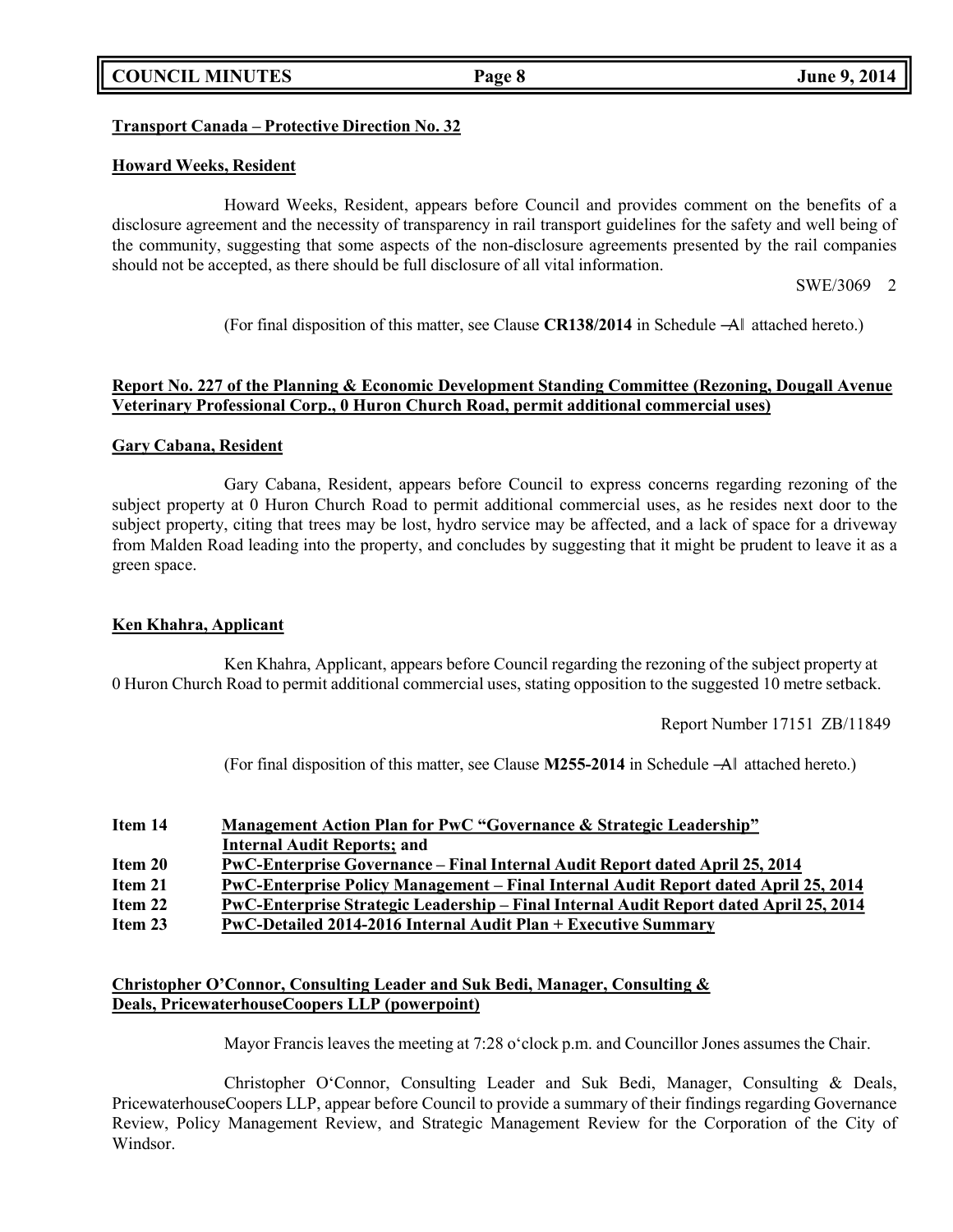| <b>COUNCIL MINUTES</b> |  |
|------------------------|--|
|------------------------|--|

Mayor Francis returns to the meeting at 7:36 o'clock p.m. and Council Jones returns to his seat at the Council table.

### **AF/11247 14**

(For final disposition of this matter, see Clause **CR150/2014, CR156/2014, CR157/2014, CR158/2014 and CR159/2014** in Schedule ―A‖ attached hereto.)

### **Regular Business Items (for final disposition of these matters see Schedule "A" attached)**

None.

#### **Consideration of Committee Reports**

|               | Moved by Councillor Gignac, seconded by Councillor Halberstadt,                                          |
|---------------|----------------------------------------------------------------------------------------------------------|
| M264-2014     | That the Report of the Striking Committee of its meeting held May 20, 2014, BE ADOPTED                   |
| as presented. |                                                                                                          |
|               | Carried.                                                                                                 |
|               | Councillors Jones and Valentinis were absent from the meeting when the vote was taken<br>on this matter. |

ACO2014

#### **By-laws**

Moved by Councillor Dilkens, seconded by Councillor Kusmierczyk, That the following By-laws No. 98-2014 through 109-2014, be introduced and read a first and second time:

| 98-2014  | A BY-LAW TO AUTHORIZE THE CONSTRUCTION OF CONCRETE CURBS AND<br>GUTTERS AND BOULEVARD RESTORATION ON HANNA STREET FROM<br>BENJAMIN AVENUE TO THE ALLEY EAST OF BENJAMIN AVENUE, IN THE<br>CITY OF WINDSOR, AS A LOCAL IMPROVEMENTI, (See Item 7) |
|----------|--------------------------------------------------------------------------------------------------------------------------------------------------------------------------------------------------------------------------------------------------|
| 99-2014  | A BY-LAW TO PROVIDE FOR ADVANCE VOTING TO BE HELD PRIOR TO<br>VOTING DAY, (See Item 9)                                                                                                                                                           |
| 100-2014 | $-$ A BY-LAW TO PROVIDE FOR REDUCED HOURS OF VOTING IN INSTITUTIONS<br>AND RETIREMENT HOMES, (See Item 9)                                                                                                                                        |
| 101-2014 | A BY-LAW TO PROVIDE THAT PART-LOT CONTROL SHALL NOT APPLY TO<br>CERTAIN LAND THAT IS WITHIN REGISTERED PLAN 12M-476 IN THE CITY OF<br>WINDSORI, authorized by By-Law 139-2013, passed August 26, 2013                                            |
| 102-2014 | $\rightarrow$ BY-LAW TO FURTHER AMEND BY-LAW NUMBER 8600 CITED AS THE $\leftarrow$ CITY<br>OF WINDSOR ZONING BY-LAW  , authorized by M199-2014, adopted May 5, 2014                                                                              |
| 103-2014 | $\rightarrow$ BY-LAW TO FURTHER AMEND BY-LAW NUMBER 8600 CITED AS THE $\leftarrow$ CITY<br>OF WINDSOR ZONING BY-LAWII, (See Planning and Economic Development Standing<br>Committee Report No. 228)                                              |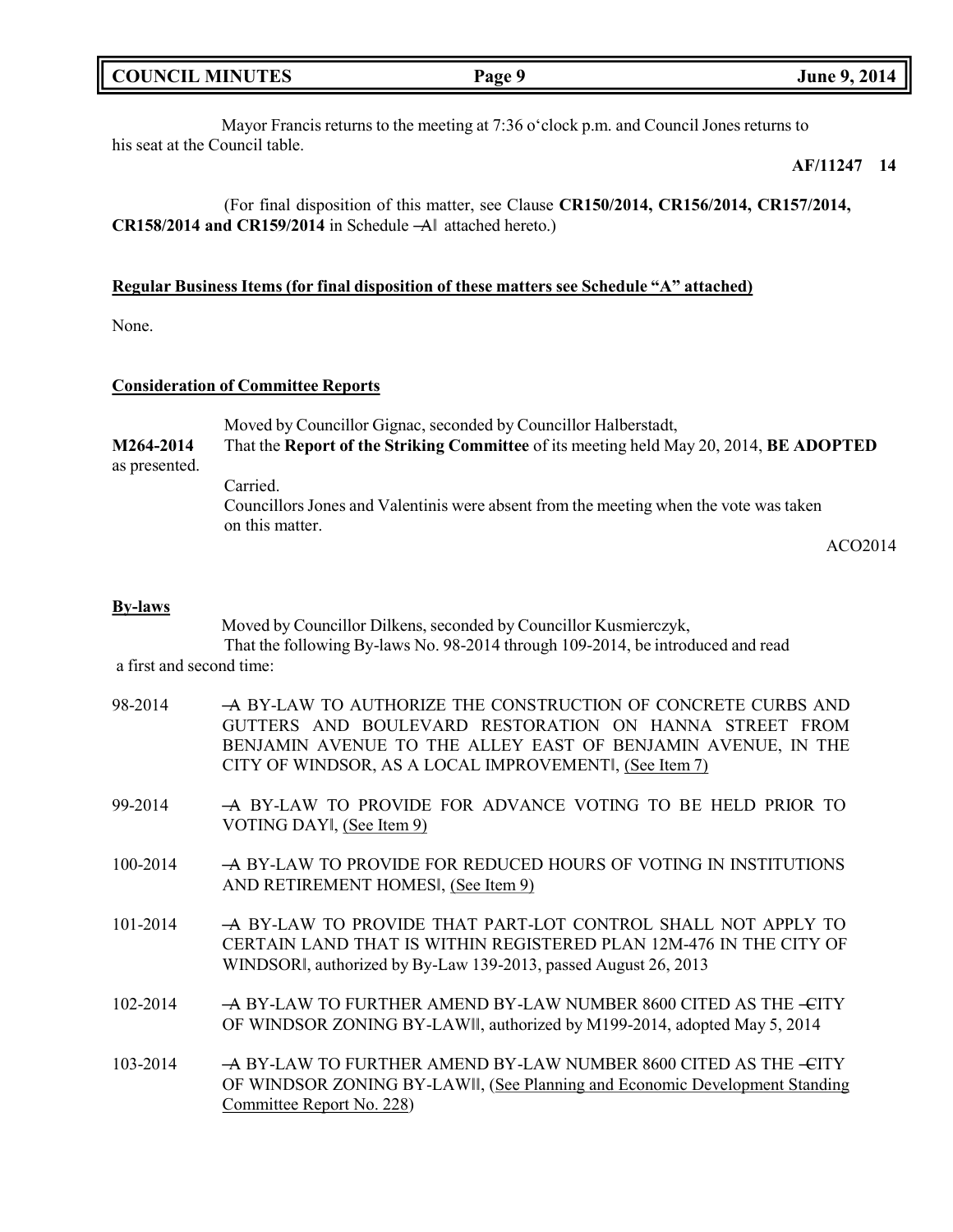| <b>COUNCIL MINUTES</b> | Page 10                                                                                                                                                                                                                                                                                                                                                                                                                                        | June 9, 2014 |
|------------------------|------------------------------------------------------------------------------------------------------------------------------------------------------------------------------------------------------------------------------------------------------------------------------------------------------------------------------------------------------------------------------------------------------------------------------------------------|--------------|
| 104-2014               | -A BY-LAW TO AUTHORIZE THE ENTERING INTO OF A MUNICIPAL FUNDING<br>AGREEMENT BETWEEN THE CORPORATION OF THE CITY OF WINDSOR AND<br>THE ASSOCIATION OF MUNICIPALITIES OF ONTARIO FOR THE TRANSFER OF<br>FEDERAL GAS TAX FUNDSI, authorized by CR131/2014, adopted May 20, 2014                                                                                                                                                                  |              |
| 105-2014               | A BY-LAW TO PROVIDE THAT PART-LOT CONTROL SHALL NOT APPLY TO<br>CERTAIN LAND THAT IS WITHIN REGISTERED PLAN 1097 IN THE CITY OF<br>WINDSORI, authorized by By-Law 139-2013, passed August 26, 2013                                                                                                                                                                                                                                             |              |
| 106-2014               | A BY-LAW TO FURTHER AMEND BY-LAW 9023 BEING A BY-LAW TO<br>REGULATE VEHICULAR PARKING WITHIN THE LIMITS OF THE CITY OF<br>WINDSOR ON MUNICIPAL STREETS, MUNICIPAL PARKING LOTS AND<br>PRIVATE PROPERTIESI, authorized by CAO2744, approved June 5, 2014                                                                                                                                                                                        |              |
| 107-2014               | A BY-LAW TO PROHIBIT THE POSSESSION OF ALCOHOL ON THE PARK<br>LANDS AND CLOSED PUBLIC RIGHTS-OF-WAY (AN ALCOHOL FREE ZONE),<br>PURSUANT TO SECTION 35 OF THE LIQUOR LICENSE ACT, AND TO<br>TEMPORARILY CLOSE TO VEHICULAR TRAFFIC ALL NORTH-SOUTH, EAST-<br>WEST STREETS WITHIN THE AREA DESIGNATED ALCOHOL FREE FOR THE<br>PURPOSE OF STAGING THE "FORD INTERNATIONAL FIREWORKS NIGHT<br>2014l", authorized by CAO2731, approved June 6, 2014 |              |
| 108-2014               | A BY-LAW TO TEMPORARILY CLOSE CERTAIN STREETS AND TO FURTHER<br>AMEND BY-LAW NUMBER 9023 BEING A BY-LAW TO REGULATE VEHICULAR<br>PARKING WITHIN THE LIMITS OF THE CITY OF WINDSOR ON MUNICIPAL<br>STREETS, MUNICIPAL PARKING LOTS AND PRIVATE PROPERTIES FOR THE<br>PURPOSE OF STAGING +ORD INTERNATIONAL FIREWORKS NIGHTII,<br>authorized by CAO2731, approved June 6, 2014                                                                   |              |
| 109-2014               | -A BY-LAW TO CONFIRM THE PROCEEDINGS OF THE COUNCIL OF THE<br>CORPORATION OF THE CITY OF WINDSOR AT ITS MEETING HELD ON THE                                                                                                                                                                                                                                                                                                                    |              |

CORPORATION OF THE CITY OF WINDSOR AT ITS MEETING HELD ON THE NINTH DAY OF JUNE, 2014‖

Carried.

Councillors Jones and Valentinis were absent from the meeting when the vote was taken on this matter.

Moved by Councillor Maghnieh, seconded by Councillor Dilkens,

That the Committee of the Whole does now rise and report to Council respecting the business items considered by the Committee:

- **1) Communication Items (as amended)**
- **2) Consent Agenda (as amended)**
- **3) Items Deferred**
- **Items Referred**
- **4) Consideration of the Balance of Business Items (see Schedule "A")**
- **5) Committee Reports (as presented)**
- **6) By-laws given first and second readings (as presented)**

Carried.

Councillors Jones and Valentinis were absent from the meeting when the vote was taken on this matter.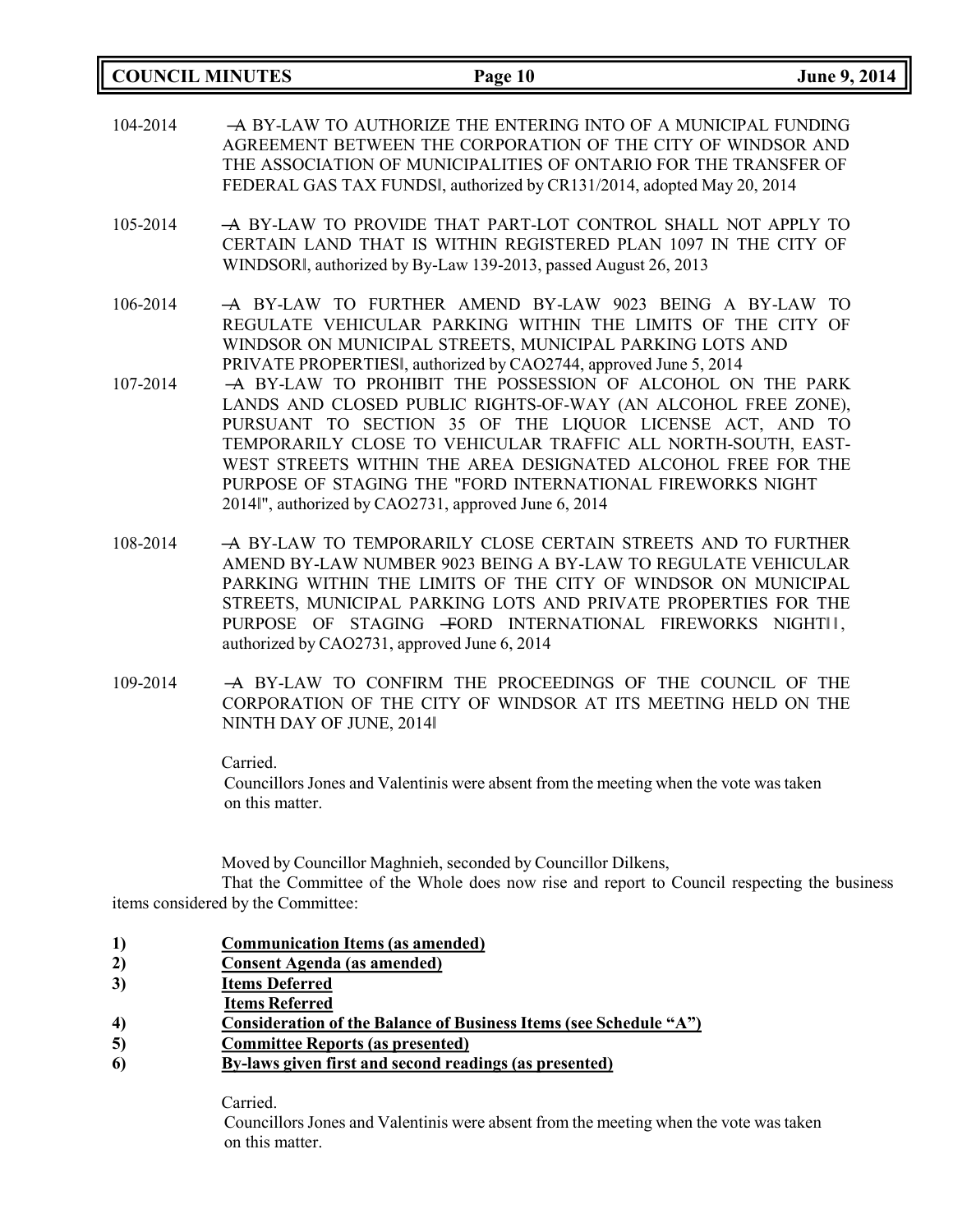### **Notices of Motion**

None presented.

### **Third Reading of By-laws**

Moved by Councillor Sleiman, seconded by Councillor Dilkens,

That the following By-laws No. 98-2014 through 109-2014, having been read a first and second time be now read a third time and finally passed and that the Mayor and Deputy City Clerk **BE AUTHORIZED** to sign and seal the same notwithstanding any contrary provision of the Council.

Carried.

Councillors Jones and Valentinis were absent from the meeting when the vote was taken on this matter.

### **Petitions**

None presented.

### **Council Questions**

Moved by Councillor Maghnieh, seconded by Councillor Jones,

**M265-2014** That the following Council Question by Councillor Valentinis **BE APPROVED**, and that Administration **BE DIRECTED** to proceed with the necessary actions to respond to the Council Question in the form of a written report, consistent with Council's instructions, and in accordance with Section 17.1 of the Procedure By-law 98-2011:

## **CQ16-2014**

Asks Re: 736-44 Ouellette Avenue:

What do we know re: the above proposed mental health and addiction centre?

- 1. How many beds are proposed?
- 2. Is this a hospital operation?
- 3. Does it comply with the zoning?
- 4. Will methadone be dispensed? ie: methadone clinic
- 5. Is this a detox centre?
- 6. Is site plan approval required?
- 7. What services will be provided?
- 8. What is length of stay and hours of operation?
- 9. Was the City consulted by LHIN re: the proposed site?
- 10. How do we change the process so that councillors are notified when significant changes in use occur on particular properties?

SB2014

Carried.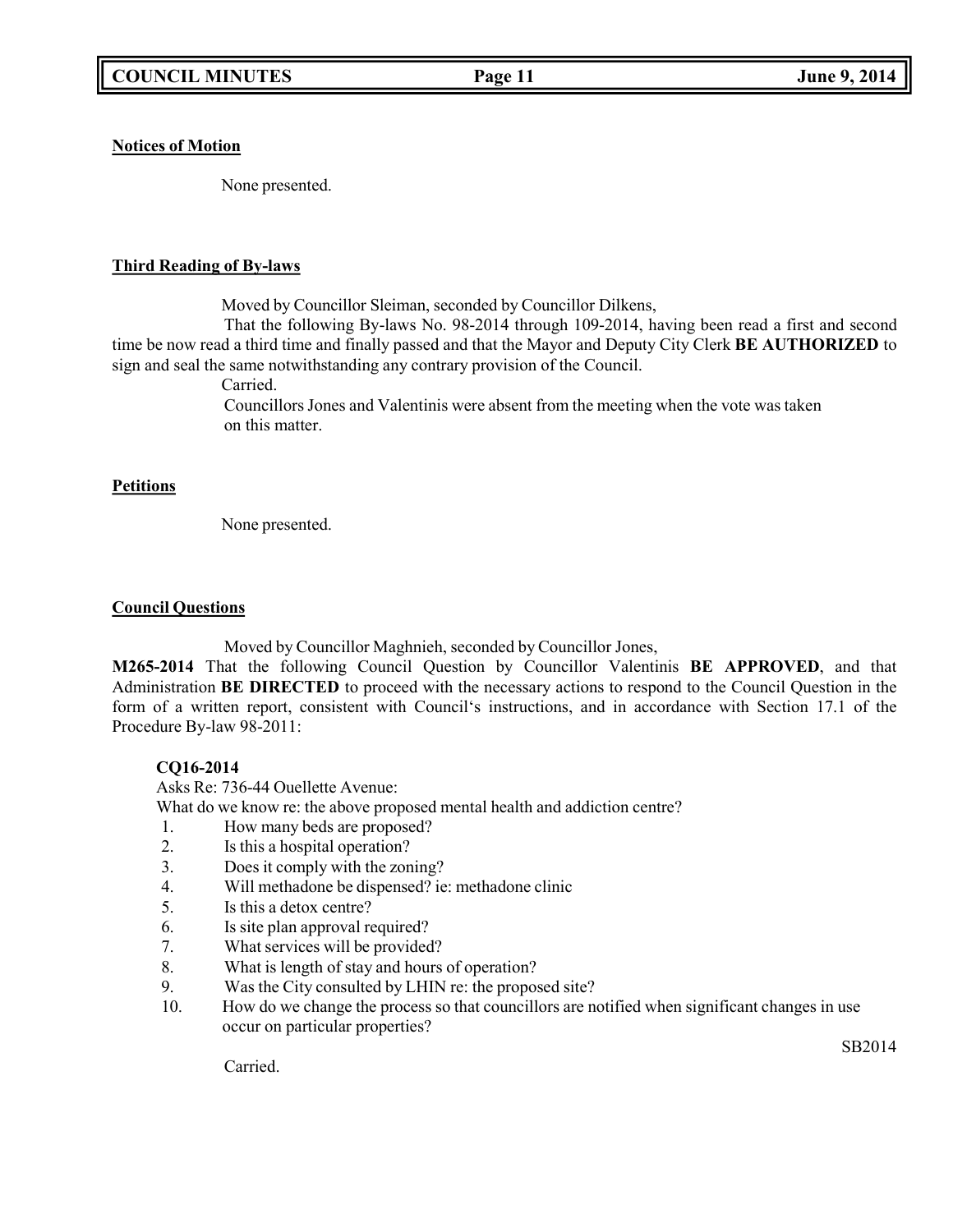| <b>COUNCIL MINUTES</b> | Page 12 | June 9, 2014 |
|------------------------|---------|--------------|
|                        |         |              |

Moved by Councillor Maghnieh, seconded by Councillor Jones,

**M266-2014** That the following Council Question by Councillor Kusmierczyk **BE APPROVED**, and that Administration **BE DIRECTED** to proceed with the necessary actions to respond to the Council Question in the form of written report, consistent with Council's instructions, and in accordance with Section 17.1 of the Procedure By-law 98-2011:

#### **CQ17-2014**

Asks Administration to report back on the feasibility, effectiveness and cost of a pilot project to install High Tension Cable Barriers on EC Row between Lauzon Parkway and Banwell Road.

Carried.

SW2014

#### **Adjournment**

Moved by Councillor Kusmierczyk, seconded by Councillor Maghnieh,

of the Mayor. That this Council meeting stand adjourned until the next regular meeting of Council or at the call

Carried.

Accordingly, the meeting is adjourned at 7:55 o'clock p.m.

**MAYOR**

**DEPUTY CITY CLERK**

### **THIS IS A DRAFT COPY**

#### **SUPERVISOR OF COUNCIL SERVICES(A)**

### **DEPUTY CITY CLERK/SENIOR MANAGER OF COUNCIL SERVICES**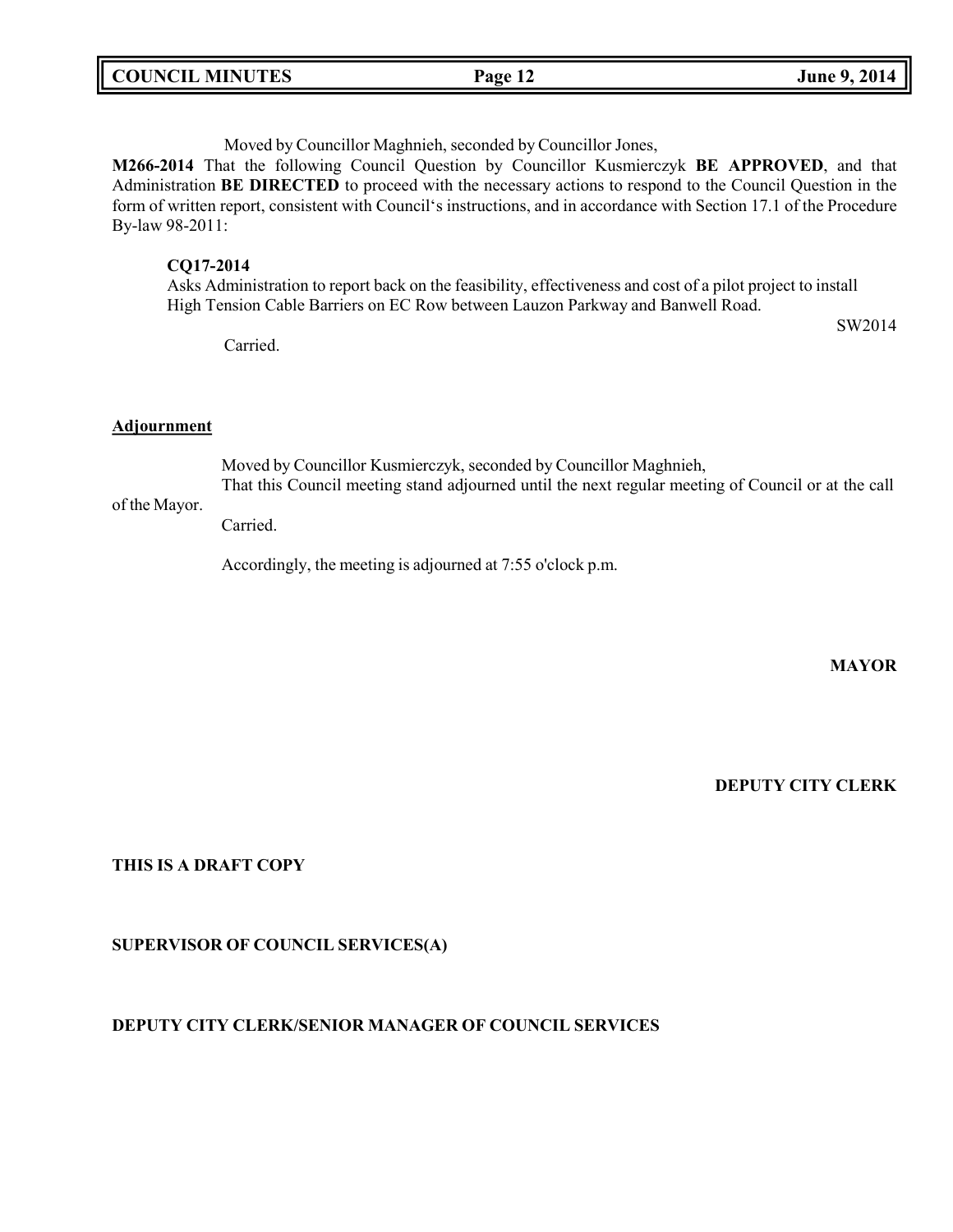## **COUNCIL MINUTES Page 13 June 9, 2014**

Jones Valentinis

### CR137/2014

That the report of the Chief Administrative Officer dated May 20, 2014 entitled -Transportation/Transit Windsor Service Delivery Enhancement Governance Model/Response to B37-2013‖ **BE DEFERRED** to the June 30, 2014 meeting of Council to allow Penny Williams-General Manager-Transit Windsor to be in attendance.

### Carried.

Councillor Sleiman was absent from the meeting when the vote was taken on this matter.

Report Number **17193 MT/11906 1**

Gignac Jones

#### CR138/2014

That the Fire Chief, as the Designated Emergency Planning Official, **BE AUTHORIZED** to provide an undertaking regarding the matters required by Protective Direction No. 32; and further,

That the Fire Chief, as the Designated Emergency Planning Official, **BE AUTHORIZED** to execute a non-disclosure agreement with all affected rail carriers regarding the transportation of dangerous goods with respect to Protective Direction No. 32, subject to the negotiation of satisfactory terms, which shall not include injunctive relief, which agreement shall be satisfactory in legal content to the City Solicitor and in technical content to the Fire Chief.

Carried.

Report Number **17188 SWE/3069 2**

Gignac Sleiman

CR139/2014

**THAT** the request from Protenders Inc. and Douglas W. Hillier o/a Family Shows Canada for approval of designation as Significant Event Status' for the purpose of applying for their individual liquor services **BE APPROVED** for the following events:

- Windsor Fork and Cork Festival, July 4, 2014 July 6, 2014
- Windsor Rib Fest, August 14, 2014 August 17, 2014.

Carried.

Report Number **17128 SR/11475 SR/11667 C3**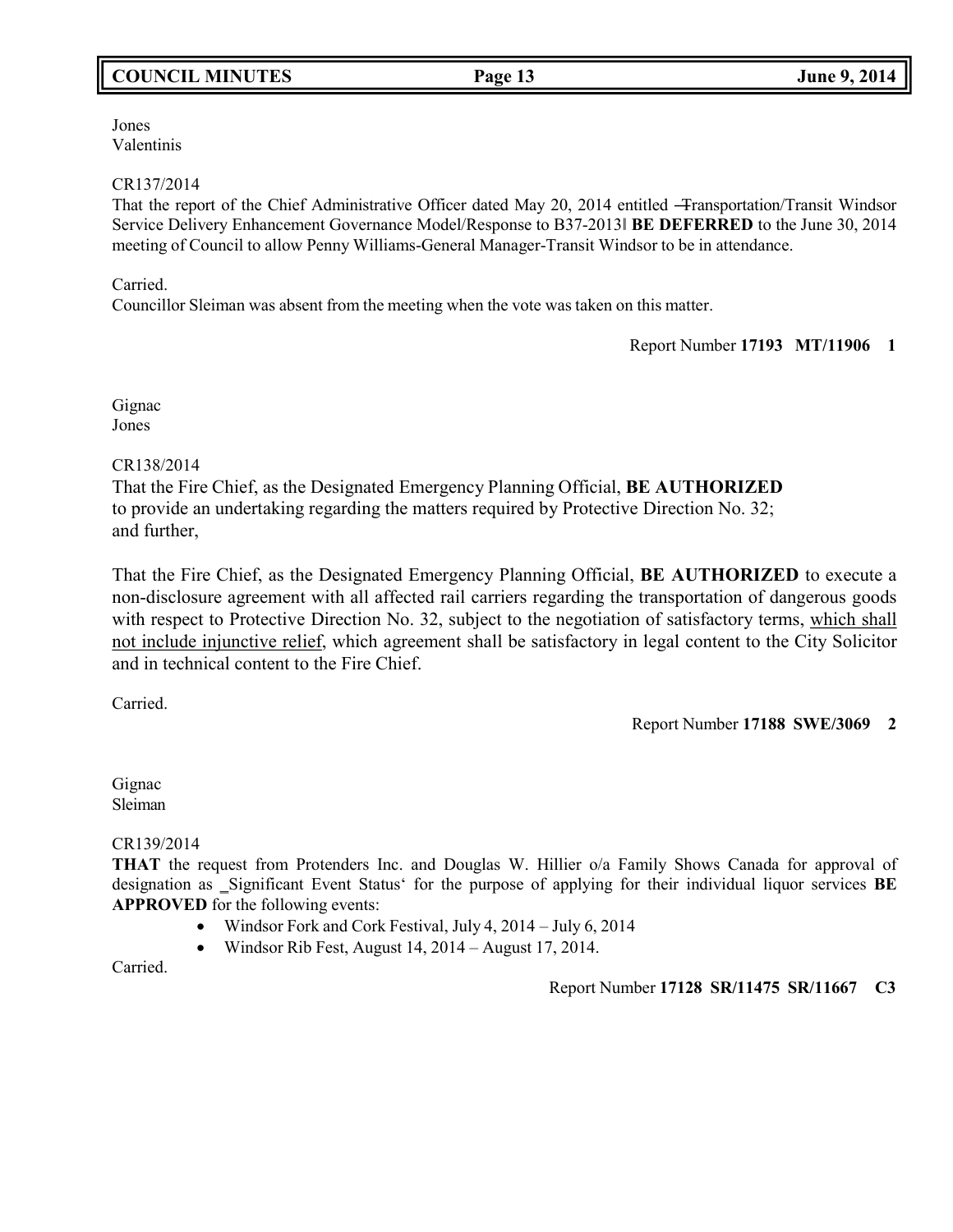## **COUNCIL MINUTES Page 14 June 9, 2014**

Gignac Sleiman

CR140/2014 **THAT** the following low tender be **ACCEPTED**:

| <b>TENDERER:</b>           | Oscar Construction Company Limited<br>2025 Blackacre Drive, P.O. Box 21<br>Windsor, ON NOR 1L0 |
|----------------------------|------------------------------------------------------------------------------------------------|
| <b>TENDER NO:</b>          | 51-14                                                                                          |
| <b>TOTAL TENDER PRICE:</b> | \$475,000.00                                                                                   |

**ACCOUNT CHARGED: 007-5410-1790-02942-7091009**

And that the Chief Administrative Officer and City Clerk **BE AUTHORIZED** to sign a contract with the tenderer, satisfactory in form to the City Solicitor, in technical content to the City Engineer, and financial content to the City Treasurer.

**THAT** the additional funds required to complete the project **BE FUNDED** through a \$231,890.36 transfer from the Lou Romano Water Reclamation Plant Reserve (Fund 131).

Carried.

Report Number **17172 SW/11914 C4**

Gignac Sleiman

CR141/2014

That Council **AMEND** the Screening Officer and Hearing Officer By-law 80-2013 (required for the administration of the Administrative Penalty system in Parking By-law 9023) to permit the City Solicitor to maintain a roster of qualified lawyers and to select one of the lawyers on a rotational basis, to temporarily act as the Hearing Officer, in the event the Hearing Officer appointed by council is not available to sit at a proceeding, and that By-law 80-2013 **BE FURTHER AMENDED** to indicate that the Code of Conduct for Members of Council and Local Boards and City's Code of Ethics and the Conflict of Interest Policy apply to the Screening Officer and Hearing Officer.

Carried.

Report Number **17225 AB2014 C5**

Internal Distribution Legal [Wira Vendrasco] City Solicitor John Wolf, Manager-Traffic Operations Bill Kralovensky, Supervisor of Parking Enforcement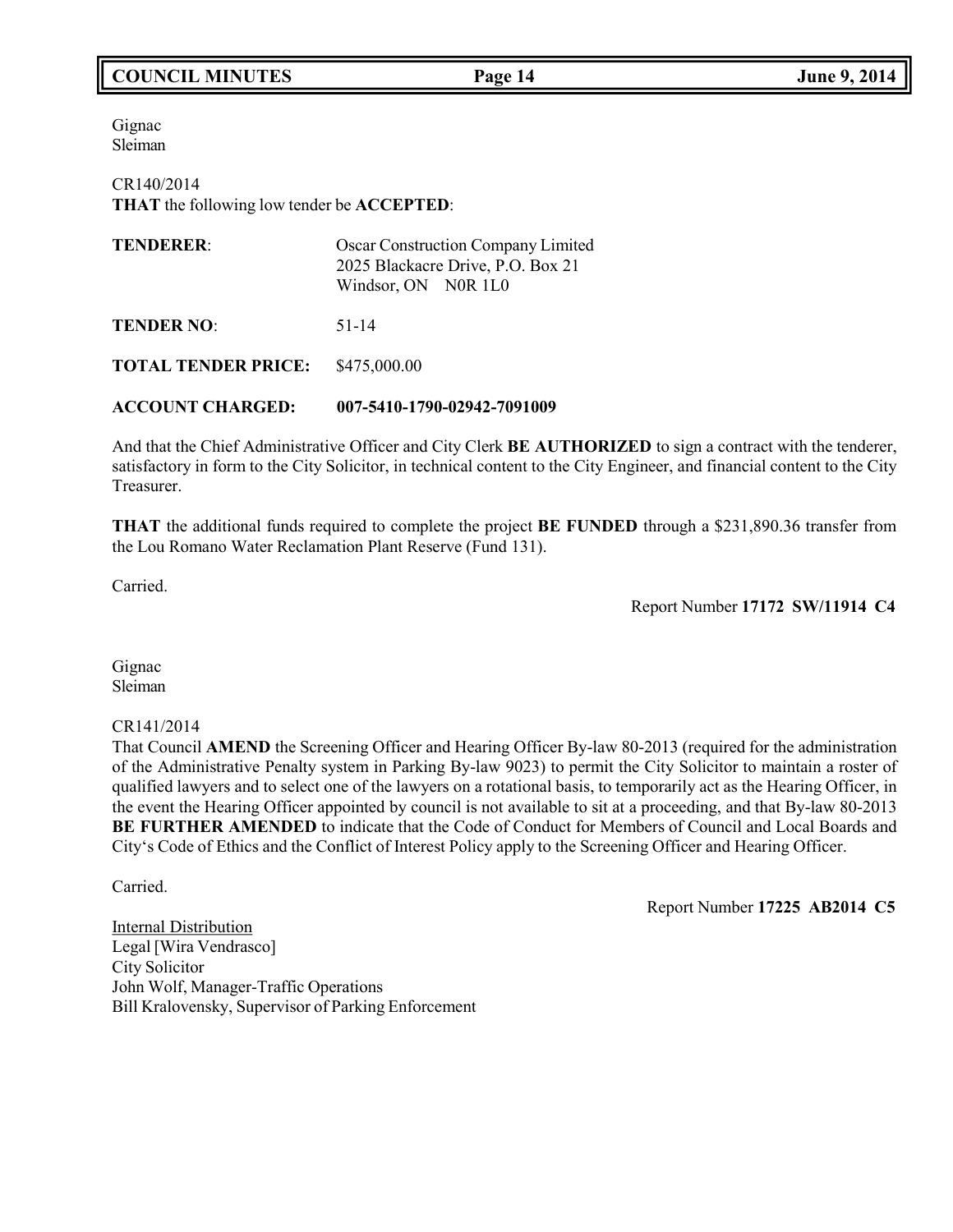## **COUNCIL MINUTES Page 15 June 9, 2014**

Gignac Sleiman

#### CR142/2014

THAT the report of Asset/Lease Administrator with respect to a LEASE AGREEMENT AMENDMENT between The Corporation of the City of Windsor and Windsor River Cruises Ltd. **BE RECEIVED** for Information; and

THAT **APPROVAL BE GIVEN** for an Amendment to the lease between The Corporation of the City of Windsor and Windsor River Cruises Ltd. as follows:

#### **DELETE**

| <b>ADD</b>    | "Non-Operating Season" | means the period between January 1 and March 31, inclusive, beginning<br>in the year 2011 and continuing during each and every subsequent year of<br>the Term.  |
|---------------|------------------------|-----------------------------------------------------------------------------------------------------------------------------------------------------------------|
| <b>DELETE</b> | "Non-Operating Season" | means the period between October 16 and April 14, inclusive, beginning<br>in the year 2014 and continuing during each and every subsequent year of<br>the Term. |
| <b>ADD</b>    |                        | "Operating Season" means the period between April 1 and December 31, inclusive, of each and every<br>year of the Term.                                          |
|               | "Operating Season"     | means the period between April 15 and October 15, inclusive, of each and every<br>year of the Term.                                                             |

**THAT** all other Lease Agreement terms, provisions and conditions remain as previously approved by City Council (CR 193/2010).

Carried.

Report Number **17224 SR/10659 C6**

Gignac Sleiman

CR143/2014

That Council **ADOPT** By-law 98/2014 for the construction of curbs and gutters and boulevard restoration on Hanna Street East from Benjamin Avenue to the alley east of Benjamin Avenue as a Local Improvement in accordance with Section 5 of Ontario Regulation 586/06, made under *Municipal Act 2001*.

Carried.

Report Number **17179 SW/11835 C7**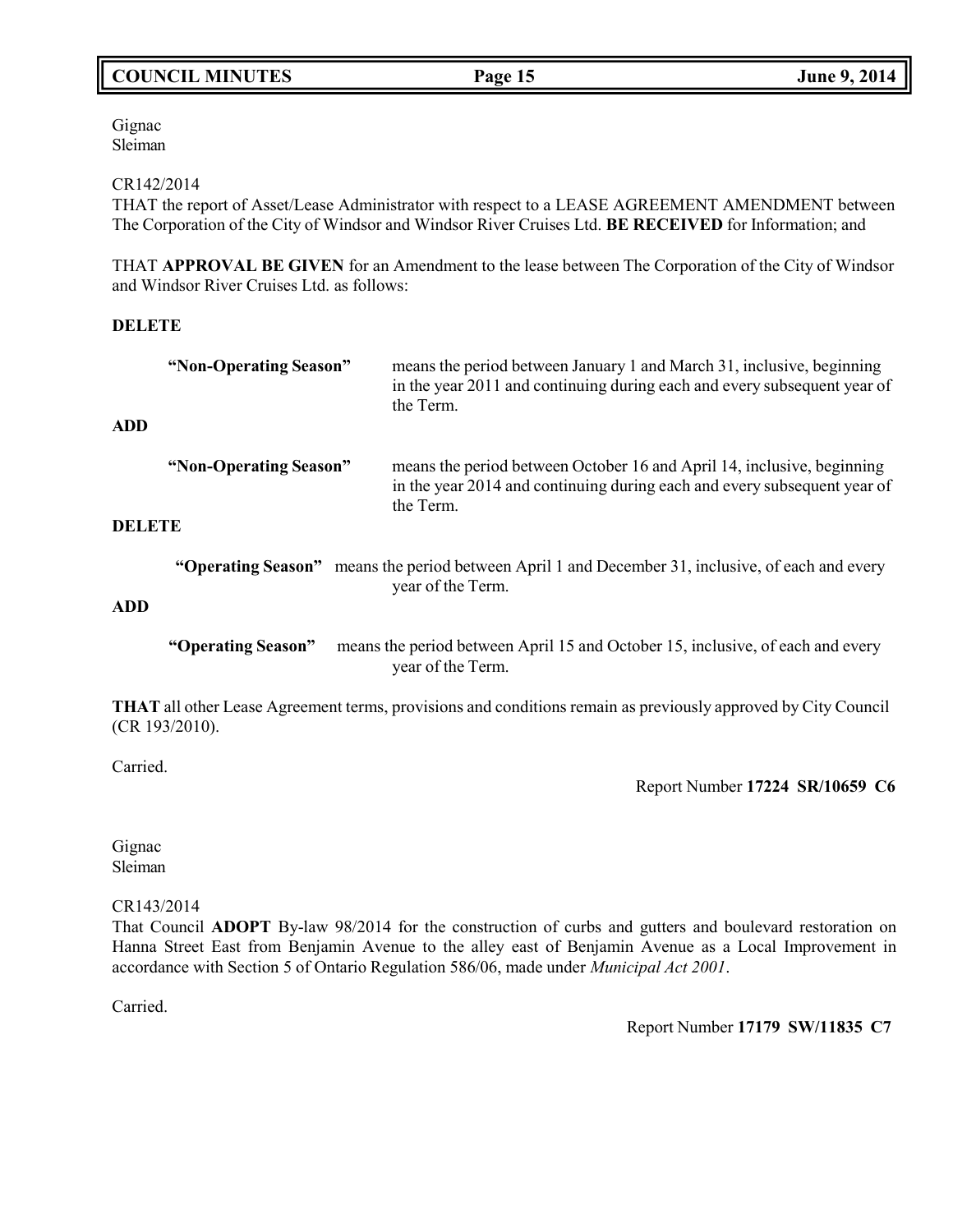## **COUNCIL MINUTES Page 16 June 9, 2014**

Gignac Sleiman

#### CR144/2014

THAT City Council **APPROVE** the 2014 Budget Submission for the Downtown Windsor Business Improvement Area (DWBIA) (Appendix A) and related levy request of \$545,000.

Carried.

Report Number **17226 MI/9444 C8**

Gignac Sleiman

#### CR145/2014

I That Council **APPROVE** the six Advance Vote days Saturday October 11, Tuesday, October 14, Wednesday, October 15, Thursday, October 16, Friday, October 17 and Saturday, October 18, 2014 as per S*ection 43* of the *Municipal Elections Act*, for the purpose of the 2014 Municipal Election; and

That Council **APPROVE** advance voting hours to be between the hours of 10:00 o'clock a.m. and 8:00 o'clock p.m. at the advance voting locations, as listed in **Figure 1,** with the exception of Devonshire Mall, 3100 Howard Avenue, on Saturday, October 11, 2014 at which voting will take place between the hours of 9:00 o'clock a.m. and 6:00 o'clock p.m. for the 2014 Municipal Election as per S*ection 43* of the *Municipal Elections Act*, and

That By-law No. 99-2014 **BE APPROVED** for the purpose of establishing Advance Voting dates and times; and

II That Council **APPROVE** the institutional voting stations listed in **Figure 2** to be open between the hours of 10:00 o'clock a.m. and 4:00 o'clock p.m. on Voting Day, Monday, October 27, 2014 and further that By-Law No. 100-2014 **BE APPROVED** for this purpose as per *Section 46(3)* of the *Municipal Elections Act*.

Carried.

Report Number **17219 ACEE/11649 C9**

Gignac Sleiman

CR146/2014

THAT the report of the Executive Director of Human Resources dated February 24, 2014 on the benefit eligibility, inclusive of vacation and sick leave, for the Mayor and Members of City Council be **RECEIVED FOR INFORMATION** purposes; and further,

THAT Council **DIRECT** administration to follow a process which will provide any future elected Members of City Council the same benefit package (excluding Long Term Disability) afforded to employees in the Senior Management Team; and further,

THAT that any newly elected Mayor **BE SUBJECT** to the same benefit package, as well as all policies and procedures governing the long term disability plan, sick leave and vacation time of Senior Management Team; and,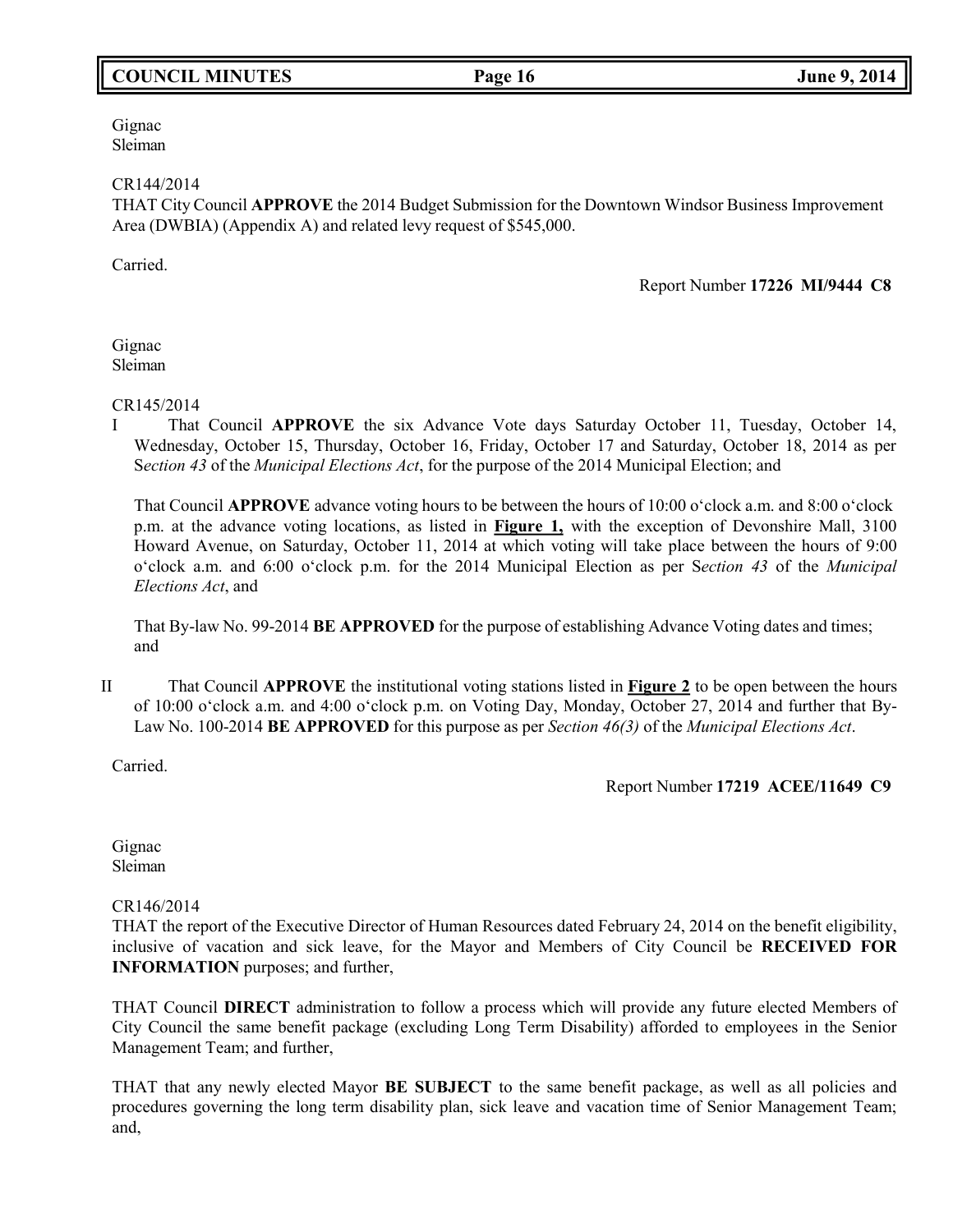THAT all applicable benefit procedures **BE UPDATED** accordingly and that all such sick leave and vacation time policy and procedures **BE PROVIDED** to the newly elected Mayor as is afforded to the Senior Management Team.

Carried.

Report Number **16814 AS2014 C10**

Gignac Sleiman

#### CR147/2014

I) That **APPROVAL BE GIVEN** to the granting of a permanent easement to the Windsor Utilities Commission within the City owned George Avenue Park located on the east side of George Avenue, south of Wyandotte Street East to allow for the Windsor Utilities Commission to construct a new reservoir and ancillary building(s) and equipment at its sole cost.

Granting of the permanent easement will be subject but not limited to the following terms and conditions:

- 1. Construction of the reservoir will be subject to the Windsor Utilities Commission completing an Environment Assessment wherein the approved solution is the construction of the reservoir in George Avenue Park;
- 2. Following construction of the reservoir, the City of Windsor will continue to operate George Avenue Park with whatever amenities it deems appropriate for this type of neighbourhood Park. The City will be responsible for maintenance of the Park and its amenities;
- 3. Windsor Utilities Commission will be responsible for maintenance of the underground reservoir and associated buildings and appurtenances related to the underground reservoir;
- 4. Windsor Utilities Commission will provide the necessary insurance and indemnity;
- 5. No maintenance, save and except emergency repairs will be done to the reservoir without the consent of the City, such consent not to be unreasonably withheld;
- 6. Appropriate consideration be received for the granting of the permanent easement; and
- II) That Administration **BE DIRECTED** to negotiate with the Windsor Utilities Commission, appropriate consideration for the granting of the permanent easement; such consideration to include but not be limited to a cash payment, construction of Park amenities and/or conveyance of surplus Windsor Utilities Commission lands to the City; and
- III) That the results of the negotiations **BE BROUGHT BACK** to City Council for its approval; and
- IV) That the Chief Administrative Officer and City Clerk **BE AUTHORIZED** to sign any written agreements satisfactory in form and content to the City Solicitor, in content to the Manager of Real Estate Services, in technical content to the City Engineer and in financial content to the Chief Financial Officer and City Treasurer; and
- V) That the transaction(s) **BE COMPLETED** electronically pursuant to By-Law 366-2003 and that the City Solicitor or designate **BE AUTHORIZED** to execute documents standard to a real estate transaction Carried.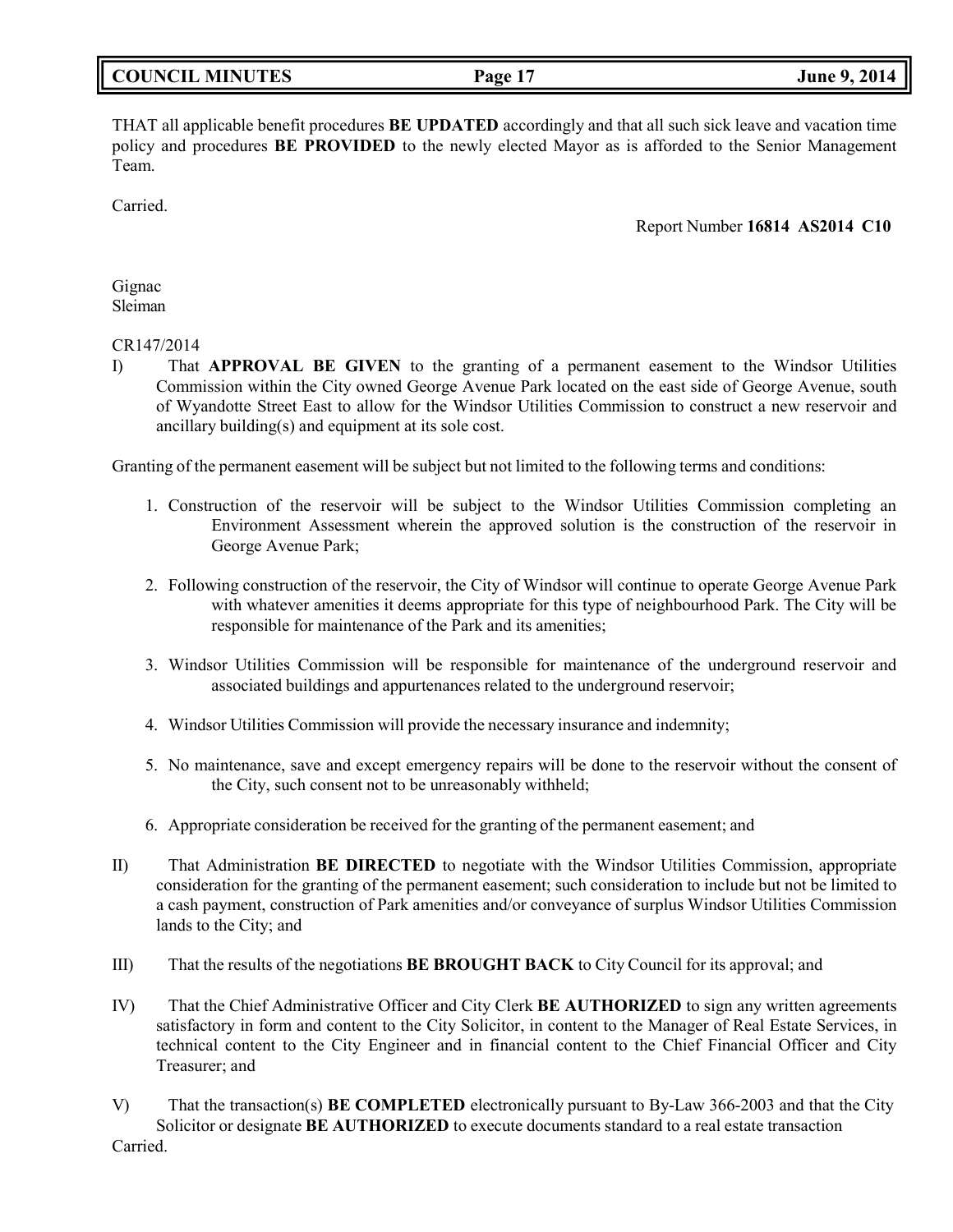Report Number **17216 SR/11917 C11**

Gignac Sleiman

CR148/2014

**I.** That the following low tender **BE ACCEPTED:**

| <b>TENDERER:</b>   | J & J Lepera Infrastructures Inc.               |  |
|--------------------|-------------------------------------------------|--|
|                    | 1775 Sprucewood Avenue                          |  |
|                    | <b>LaSalle, Ontario N9J 1X7</b>                 |  |
| <b>TENDER NO.:</b> | $04-14$                                         |  |
|                    | TOTAL TENDER PRICE: \$3,260,000 (excluding HST) |  |

and that the Chief Administrative Officer and City Clerk **BE AUTHORIZED** to sign a contract with the low bidder, satisfactory in technical content to the City Engineer, in financial content to the City Treasurer, and in form to the City Solicitor. The costs will be charged to chartfield 007-5410-1790-02942-7149000.

- **II.** That **APPROVAL BE GIVEN** to undertake a net expenditure of \$2,821,000, for the construction of Wyandotte Street East with streetscape improvements from Gladstone Avenue to Argyle Road, to be funded from Project ID # 7149000 (Wyandotte – Gladstone/Devonshire)
- **III.** That **APPROVAL BE GIVEN** to transfer \$986,000 from Project ID #7144008 (University Avenue 8- 80 cities) to Project ID #7149000 (Wyandotte – Gladstone/Devonshire).
- **IV.** That **APPROVAL BE GIVEN** to transfer \$200,000 from Project ID # 7111017 (Westcott Road Metcalf/Alice) to Project ID # 7149000 (Wyandotte – Gladstone/Devonshire).

Carried.

Report Number **17205 SW/11820 C12**

Gignac Sleiman

CR149/2014 THAT the report of the Executive Initiatives Coordinator **BE RECEIVED** for information and further;

THAT the Action Plan of the Age Friendly Windsor Network (attached as Appendix A) **BE ENDORSED** for submission to the World Health Organization; and further;

THAT any implementation plans and any budget implications for city departments **BE ADDRESSED** through the regular budget process for 2015 or the applicable budget year.

Carried.

Report Number **17123 SS/11915 C13**

Appendices Action Plan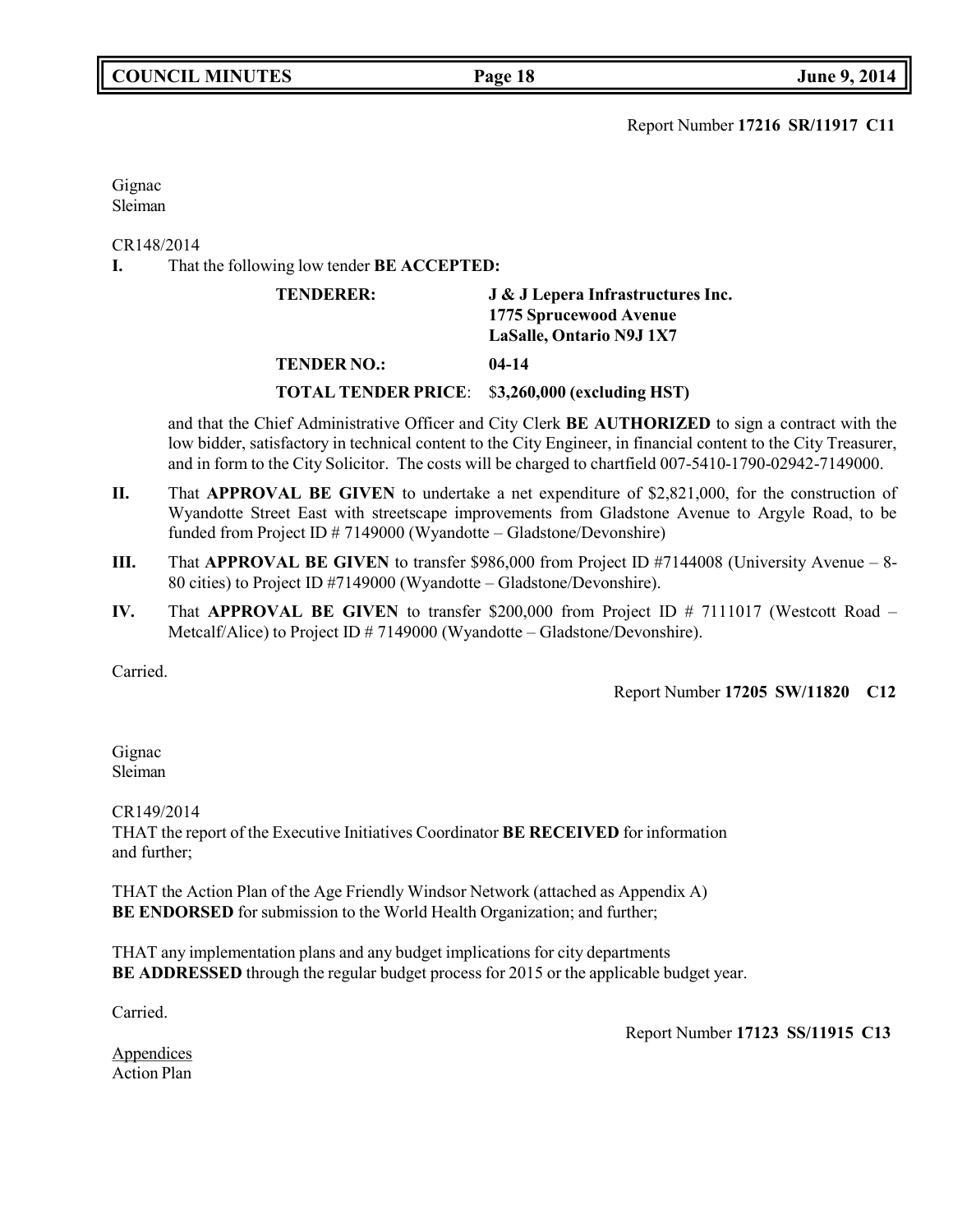## **COUNCIL MINUTES Page 19 June 9, 2014**

Gignac Valentinis

#### CR150/2014

THAT City Council **AUTHORIZE** the Chief Administrative Officer to proceed to implement Items 1-9 of the Management Action Plan – Part 1 (Appendix A) in response to the findings of the  $-G$ overnance,  $|\frac{d}{dx}$ -Strategic Leadershipl and -Policy Managementl internal audit reports, and;

THAT the Chief Administrative Officer **BE AUTHORIZED** to implement Items 10-13 of the Management Action Plan – Part 2 (Appendix B) in response to the findings of the -Governance, I -Strategic Leadershipl and ―Policy Management‖ internal audit reports, and;

THAT City Council **DIRECT** the Chief Administrative Officer to report on the progress of the implementation of the Management Action Plan – Parts 1  $\&$  2 (as applicable) and that such reports should coincide with Pricewaterhouse Coopers LLP's quarterly updates to Council.

Carried. Councillor Halberstadt voting nay.

Report Number **17227 AF/11247 14**

**Appendices** Appendix A and B

Gignac Sleiman

#### CR151/2014

That Council **APPROVE** a revised scope for improvements to the Drouillard Road- Wyandotte Street East underpass and confirm the budget of \$800,000 to **BE FUNDED** from the City Beautification Gateways project ID 7129006 approved in the 2011 capital budget; and further,

That Council **RE-DIRECT** an additional \$200,000. for improvements to the Drouillard Road- Wyandotte Street East underpass to **BE FUNDED** from the amount previously earmarked for the 2011 improvements to the Gateway Feature County Road 42 and Lauzon Road; and further,

That Council **DIRECT** the Executive Director of Parks & Facilities to proceed with the preparation of tender documents based on the revised scope.

Carried.

Report Number **16892 SW/11104 C15**

Gignac Sleiman

CR152/2014 THAT Council **APPROVE** the City of Windsor's Corporate Energy Management Plan (EMP) 2014 – 2018 that meets the requirements of the *Green Energy Act 2009*, Ontario Regulation 397/11; AND

THAT Council **SUPPORT** the development and implementation of the EMP to reduce the Corporation's energy consumption and related environmental impact AND FURTHER,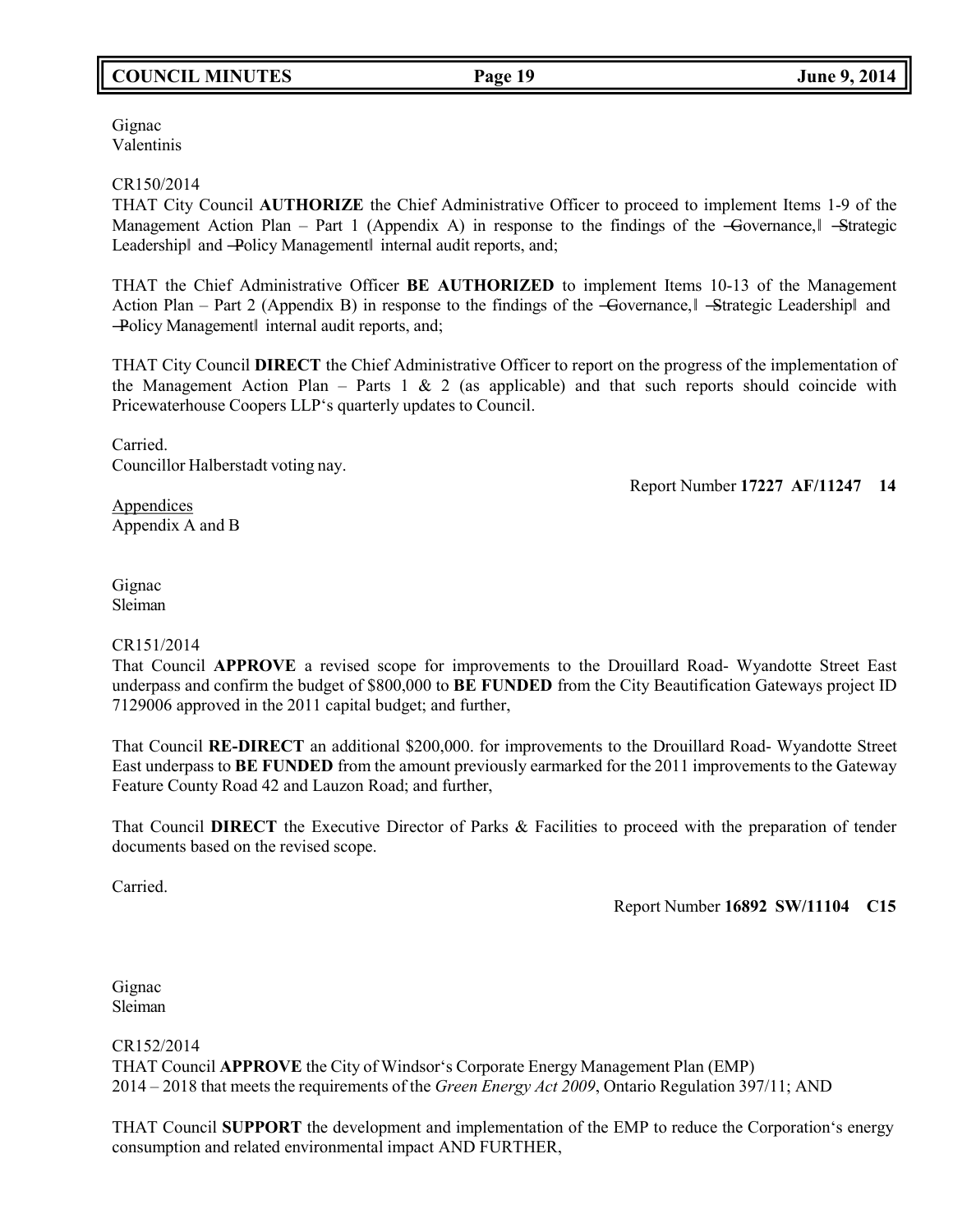THAT Council **CONFIRM** the following as the corporate vision statement as described in the EMP:

―The City of Windsor will continue to reduce energy consumption and mitigate costs through the wise use of energy. This will involve a collaborative effort to increase conservation awareness and a better understanding of energy management within the Corporation.‖; and

THAT Council **DIRECT** administration to submit an application to the Ontario Power Authority under the Process and System Upgrade Initiative for a capital incentive grant of approximately \$800,000. for the installation of a combined heat and power system at the WFCU Centre.

Carried.

Report Number **17197 MU/8327 C16**

Gignac Sleiman

#### CR153/2014

That Council **APPROVE** funding in the amount of \$600,000 (as approved in the 2014 Enhanced Capital Budget) for Community Investments –WFCU Centre Projects for the following:

- 1. Landmark Sign
- 2. Audio Analysis
- 3. Digital Lighting System; and further,

That Administration **BE AUTHORIZED** to issue a Request for Proposal for the installation of a Scrolling Sign for the WFCU Centre to be located at the North East corner of Fire hall 7; and further,

That Administration **BE AUTHORIZED** to issue a Request for Proposal for the installation of a Digital Lighting System for the WFCU Centre Main Bowl; and further,

That Administration **BE AUTHORIZED** to solicit quotes for Audio Analysis and minor adjustments to the sound system in the Main Bowl of the WFCU Centre; and further,

That the funds for Community Investments- WFCU Centre **BE TRANSFERRED** to a new project ID that will be established upon Council approval; and further,

That the City Clerk and Chief Administrative Officer **BE AUTHORIZED** to award and execute the Agreements with the successful proponent(s) for the installation of the scrolling sign and for the installation of the digital lighting system within the combined upset limit of \$600,000 subject to technical content satisfactory to the Executive Director of Recreation and Culture and the Executive Director of Parks and Facilities, in form to the City Solicitor, and in financial content to the City Treasurer, with a Communication Report to Council to follow.

Carried.

Report Number **17215 SR/8880 C17**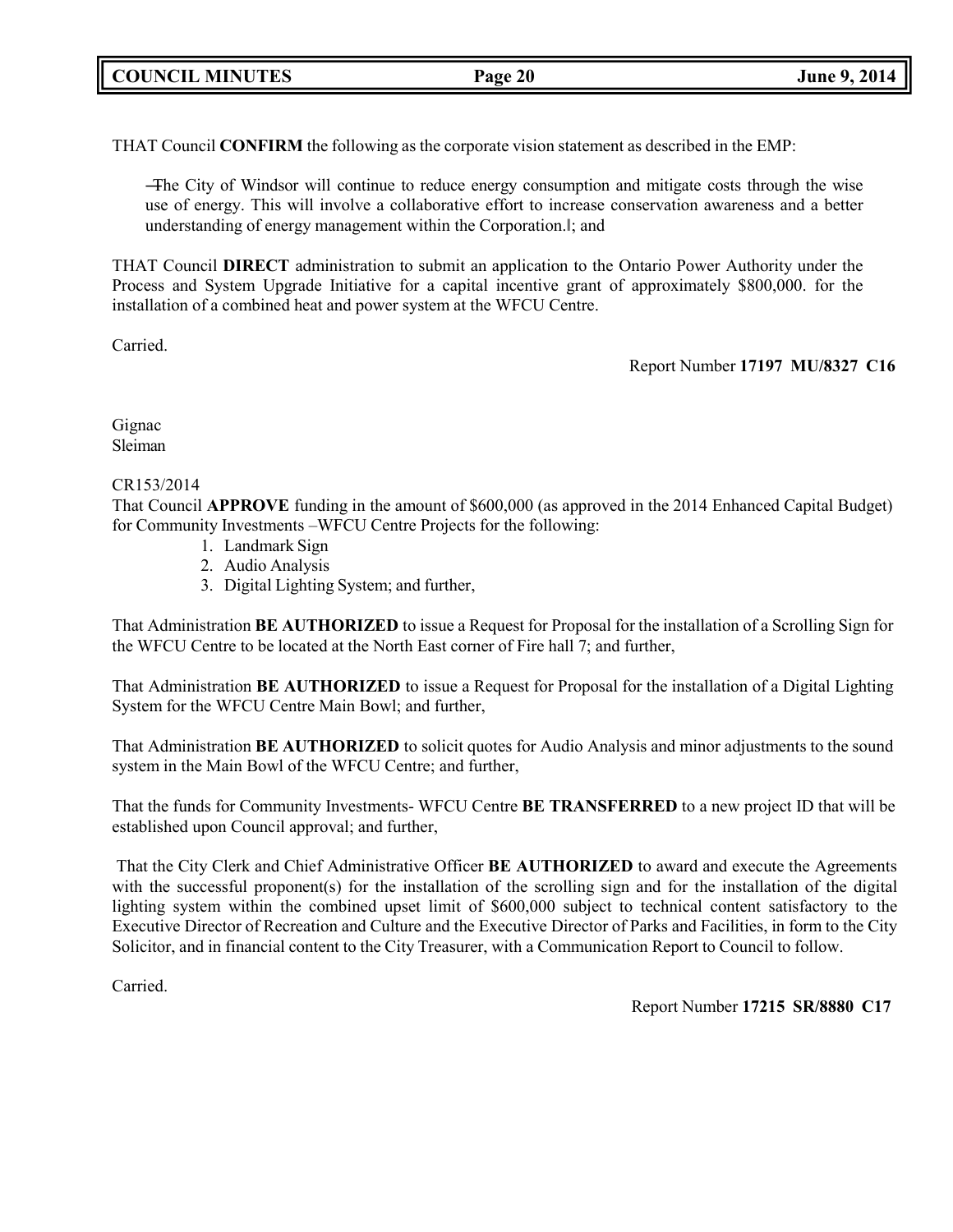Gignac Sleiman

CR154/2014

That the Chief Administrative Officer and the City Clerk **BE AUTHORIZED** to sign a contract with Crozier Enterprises Limited, satisfactory in form to the City Solicitor, in technical content to the Executive Director of Parks and Facility Operations and in financial content to the City Treasurer and Chief Financial Officer for the design, supply and installation of playgrounds at **Ford Test Track Park**, **MicMac Park**, **Kiwanis Park**, **Remington-Booster Park** and **Wigle Park** as follows:

### **TOTAL PRICE: \$705,962.60** (plus HST)

#### ACCOUNTS CHARGED:

Regional Parks (007 5410 1790 03366 7129002): Ford Test Track & MicMac Parks Neighbourhood Parks (007 5410 1790 03366 7129003): Wigle and Kiwanis Parks Community Parks (007 5410 1790 03366 7129011): Remington-Booster Park

Carried.

Report Number **17181 SR/11918 C18**

Gignac Sleiman

#### CR155/2014

- I. THAT Council **RECEIVE FOR INFORMATION** the 2014 Life-to-Date Capital Project Variance Report as at March 31<sup>st</sup>, 2014 from the Chief Financial Officer and City Treasurer (refer to Appendix A); and
- II. THAT Council **APPROVE** all Administrative recommended transfers as identified and highlighted in the project comments section within Appendix A.

Carried.

Report Number **17223 AFB/11647 C19**

Gignac Valentinis

CR156/2014

That the report of PricewaterhouseCoopers LLP (PwC) regarding ―Enterprise Governance – Final Internal Audit Report dated April 25, 2014‖, attached hereto as Appendix A, **BE ADOPTED** as presented.

Carried.

**AF2014 20**

**Appendices** Appendix A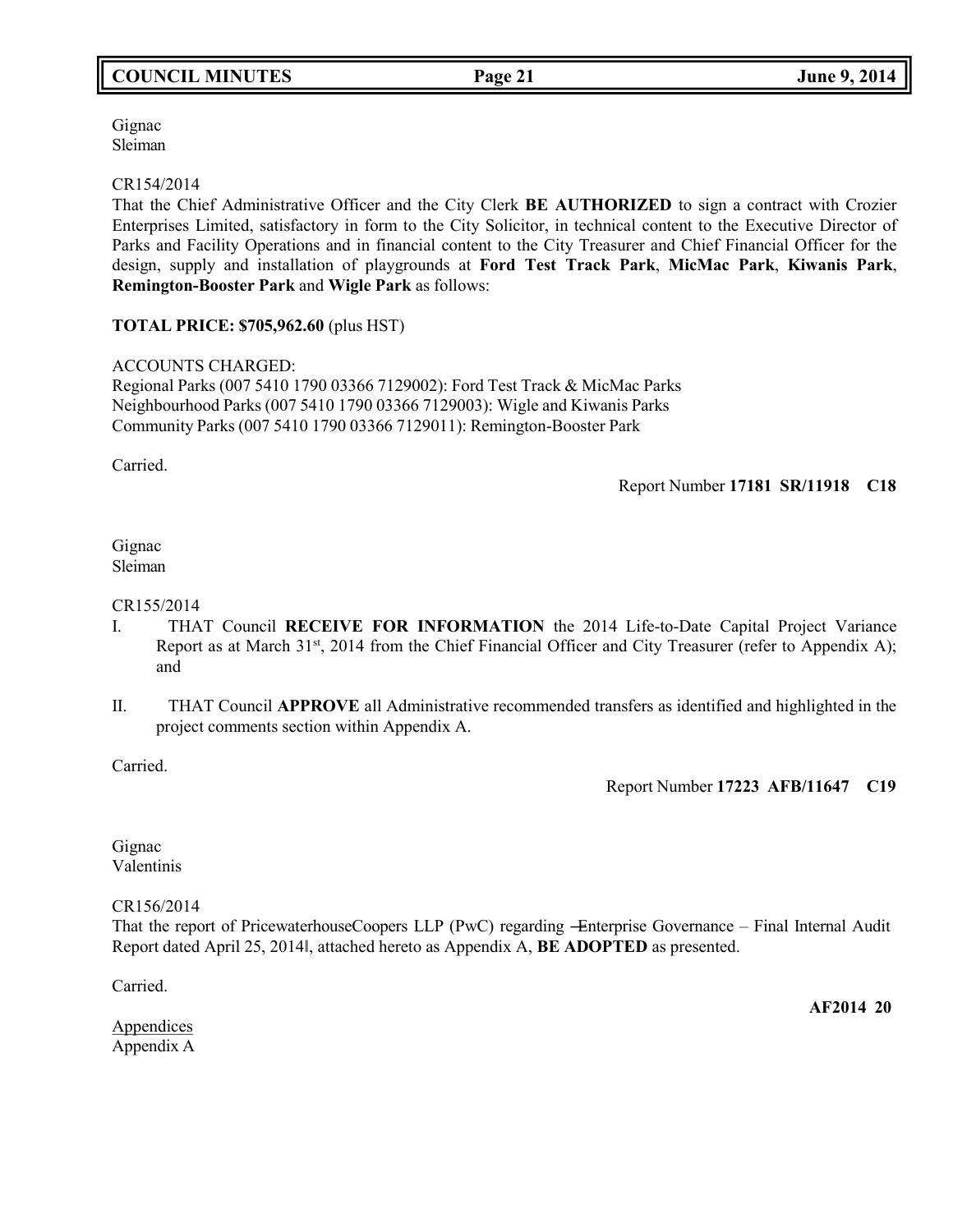## **COUNCIL MINUTES Page 22 June 9, 2014**

Gignac Valentinis

### CR157/2014

That the report of PricewaterhouseCoopers LLP (PwC) regarding -Enterprise Policy Management – Final Internal Audit Report dated April 25, 2014‖, attached hereto as Appendix B, **BE ADOPTED** as presented.

Carried.

Appendices Appendix B

Gignac Valentinis

#### CR158/2014

That the report of PricewaterhouseCoopers LLP (PwC) dated April 25, 2014 entitled ―Enterprise Strategic Leadership - Final Internal Audit Report dated April 25, 2014‖ , attached hereto as Appendix C, **BE ADOPTED** as presented.

Carried.

**Appendices** Appendix C

Maghnieh Dilkens

### CR159/2014

That the reports of PricewaterhouseCoopers LLP (PwC) regarding ―Detailed 2014-2016 Internal Audit Plan dated June 2014 and Executive Summary 2014-2016 Internal Audit Planl, attached hereto as Appendix D, **BE ADOPTED** as presented.

Carried. Councillor Halberstadt voting nay. Councillors Valentinis and Jones were absent from the meeting when the vote was taken on this matter.

**Appendices** Appendix D

**AF2014 21**

**AF2014 22**

**AF2014 23**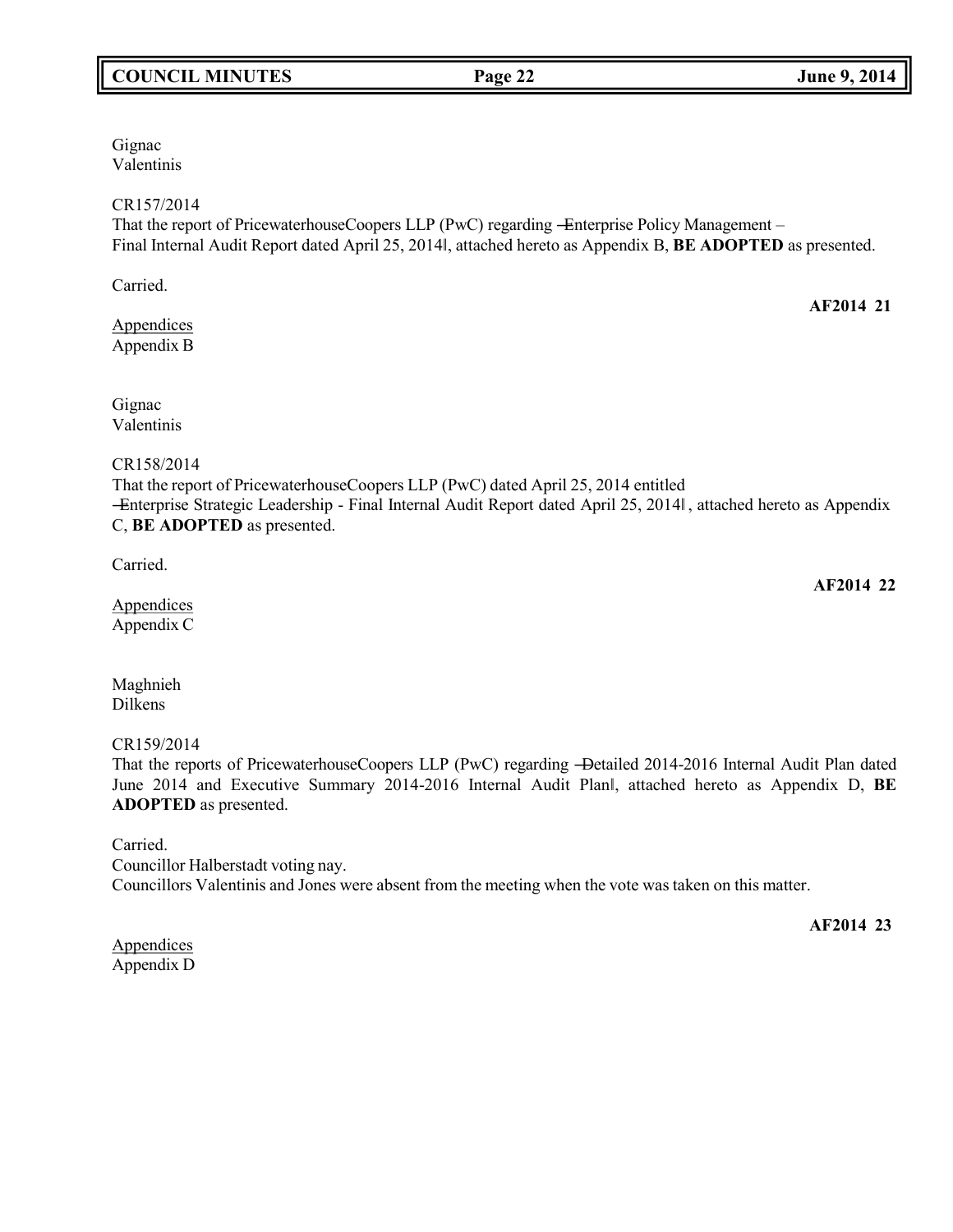Gignac Sleiman

CR160/2014

<span id="page-22-0"></span>**I.** That the following low tender for Tender No. 66-14 **BE ACCEPTED**:

| <b>TENDERER:</b>           | <b>Major Construction (2010) Ltd.</b> |
|----------------------------|---------------------------------------|
| <b>TENDER NO.:</b>         | 66-14                                 |
| <b>TOTAL TENDER PRICE:</b> | \$2,663,540.00 (excluding HST)        |
| <b>ACCOUNT CHARGED:</b>    | 007-5410-1790-02942-7104001           |

and that the Chief Administrative Officer and City Clerk **BE AUTHORIZED** to sign a contract with the low tenderer, satisfactory in technical content to the City Engineer, in financial content to the City Treasurer, and in form to the City Solicitor; and

- **II.** That administration **BE AUTHORIZED** to transfer \$930,000.00 including \$450,000.00 from Project ID # 7111017 (Westcott Road), \$150,000.00 from Project ID # 7111018 (Aubin Road) and \$330,000.00 from Project ID # 7103004 (Belle Isle View) to the Walker Road Corridor Improvements from Division Road to Digby Street Project ID # 7104001.
- **III.** That **APPROVAL BE GIVEN** to undertake a total expenditure of **\$2,663,540.00 (excluding HST)** for the construction of Tender 66-14, to be funded from Project ID  $\# 7104001$ , which includes the \$930,000.00 in **II** above and funds provided by the province (Ministry of Transportation (MTO)) in the amended *"Let's Get Windsor-Essex Moving"* agreement between the City of Windsor and the MTO dated August 24, 2011.

Carried.

Report Number **17204 SW/10859 C24**

## **STANDING COMMITTEE RESOLUTIONS**

Moved by Councillor Gignac, seconded by Councillor Sleiman,

**M246-2014** That **Report No. 211 of the Environment, Transportation & Public Safety Standing Committee** of its meeting held May 21, 2014 regarding ―Minutes of the Rail Issues Committee meeting held March 26, 2014‖ **BE ADOPTED** as presented.

Carried.

MB2014

Moved by Councillor Gignac, seconded by Councillor Sleiman,

**M247-2014** That **Report No. 212 of the Environment, Transportation & Public Safety Standing** Committee of its meeting held May 21, 2014 regarding -Report No. 5 of the Rail Issues Committee - CANUTECI **BE ADOPTED** as presented.

Carried.

MB2014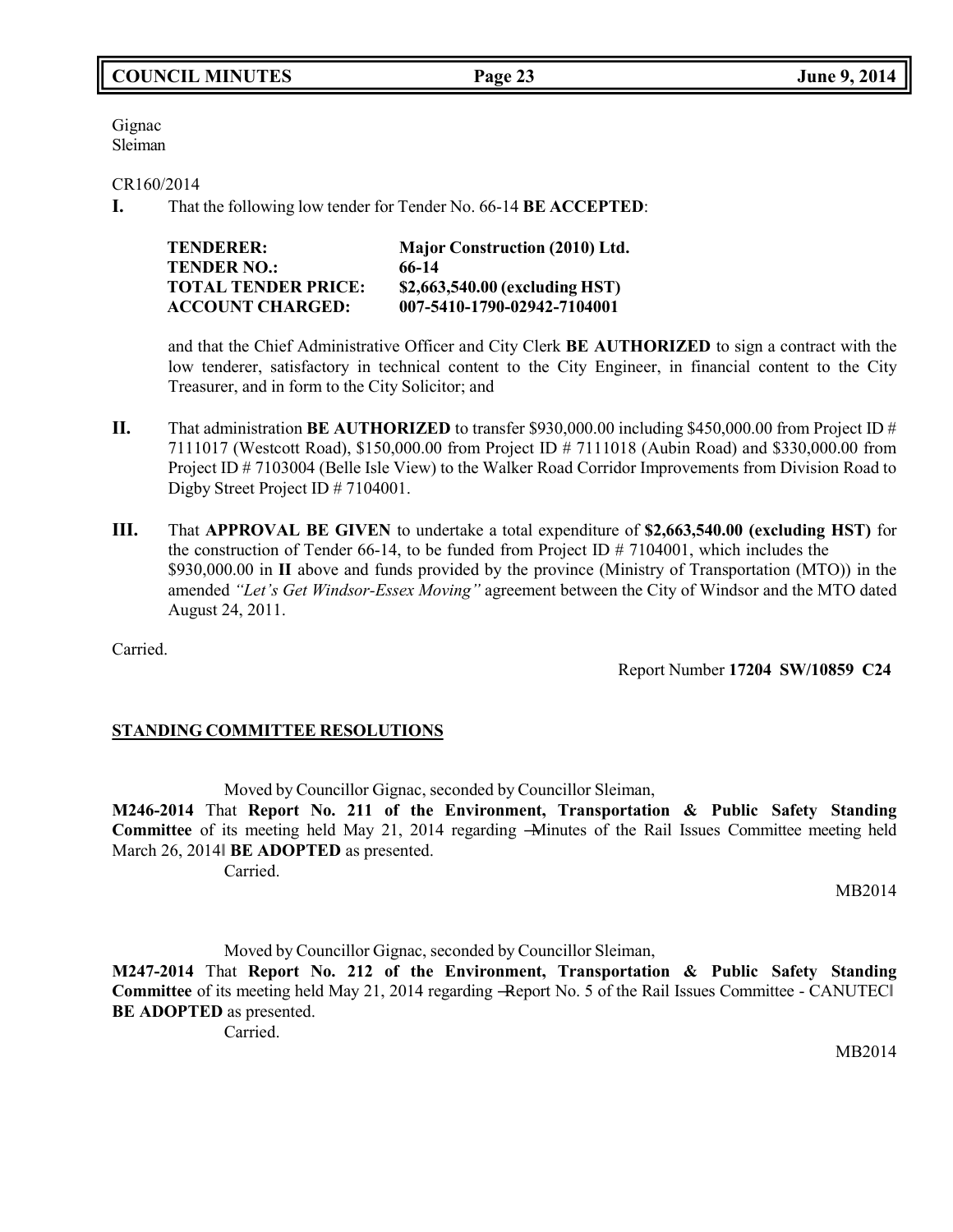| <b>COUNCIL MINUTES</b> | Page 24 | <b>June 9, 2014</b> |
|------------------------|---------|---------------------|
|------------------------|---------|---------------------|

| Moved by Councillor Gignac, seconded by Councillor Sleiman,                                                                                                                                                                                                                                                                                                          |  |
|----------------------------------------------------------------------------------------------------------------------------------------------------------------------------------------------------------------------------------------------------------------------------------------------------------------------------------------------------------------------|--|
| M248-2014 That Report No. 213 of the Environment, Transportation & Public Safety Standing                                                                                                                                                                                                                                                                            |  |
| Committee of its meeting held May 21, 2014 regarding -Minutes of the Windsor-Essex County Environment<br>Committee meeting held April 3, 2014 BE ADOPTED as presented.<br>Carried.                                                                                                                                                                                   |  |
| MB2014                                                                                                                                                                                                                                                                                                                                                               |  |
| Moved by Councillor Gignac, seconded by Councillor Sleiman,<br>M249-2014 That Report No. 214 of the Environment, Transportation & Public Safety Standing<br><b>Committee</b> of its meeting held May 21, 2014 regarding -Report No. 82 of the Windsor-Essex County<br>Environment Committee – Regional Transit System BE ADOPTED as presented.<br>Carried.<br>MB2014 |  |

Moved by Councillor Dilkens, seconded by Councillor Jones,

**M255-2014** That **Report No. 227 of the Planning & Economic Development Standing Committee** of its meeting held May 12, 2014 regarding ―Rezoning, Dougall Avenue Veterinary Professional Corp., 0 Huron Church Road, permit additional commercial uses‖ **BE ADOPTED** as presented.

Carried.

Councillor Kusmierczyk voting nay.

Report Number 17151 ZB/11849

Moved by Councillor Gignac, seconded by Councillor Jones,

**M256-2014** That **Report No. 228 of the Planning & Economic Development Standing Committee** of its meeting held May 12, 2014 regarding ―Amendment to Zoning By-Law 8600, L. Horwitz, 2879 Riverside Drive East, maintain Institutional District zoning and add a site specific provision‖

**BE ADOPTED** as presented.

Carried.

Councillor Sleiman was absent from the meeting when the vote was taken on this matter.

Report Number 17148 ZB/11866

Moved by Councillor Gignac, seconded by Councillor Sleiman,

**M257-2014** That **Report No. 229 of the Planning & Economic Development Standing Committee** of its meeting held May 12, 2014 regarding ―Provincial Policy Statement 2014‖ **BE ADOPTED** as presented.

Carried.

Report Number 17155 GP2014

Moved by Councillor Gignac, seconded by Councillor Sleiman,

**M258-2014** That **Report No. 230 of the Planning & Economic Development Standing Committee** of its meeting held May 12, 2014 regarding ―Windsor Heritage Committee Report No. 342 (Low-Martin House, 2021 Ontario Street – Heritage Grant)‖ **BE ADOPTED** as presented.

Carried.

Report Number 17069 MBA/7082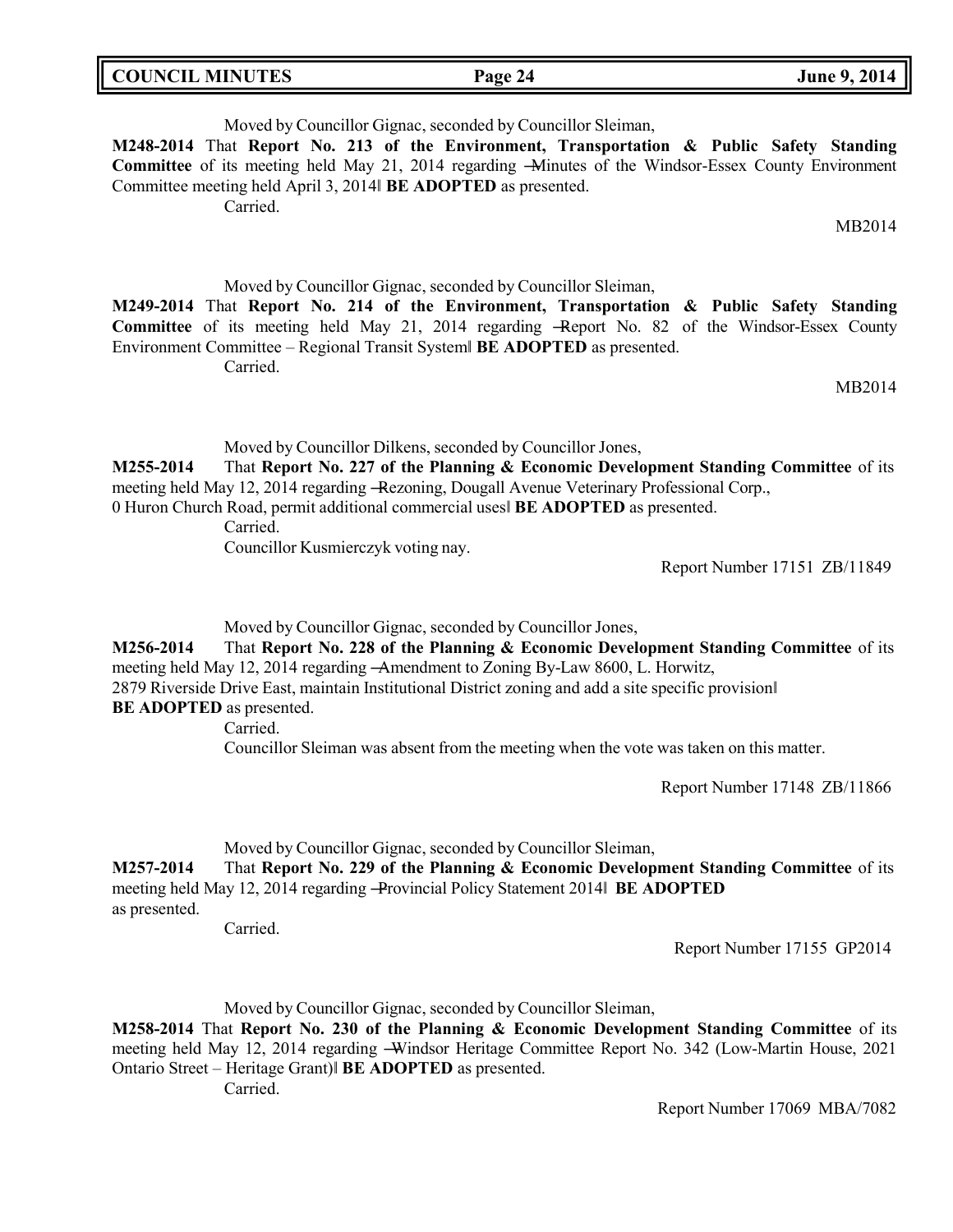| <b>COUNCIL MINUTES</b> | Page 25 | June 9, 2014 |
|------------------------|---------|--------------|
|                        |         |              |

Moved by Councillor Gignac, seconded by Councillor Sleiman,

**M259-2011** That the **Minutes of the Windsor International Aquatic and Training Centre Steering Committee** held May 8, 2014‖ **BE ADOPTED** as presented.

Carried.

SR/11026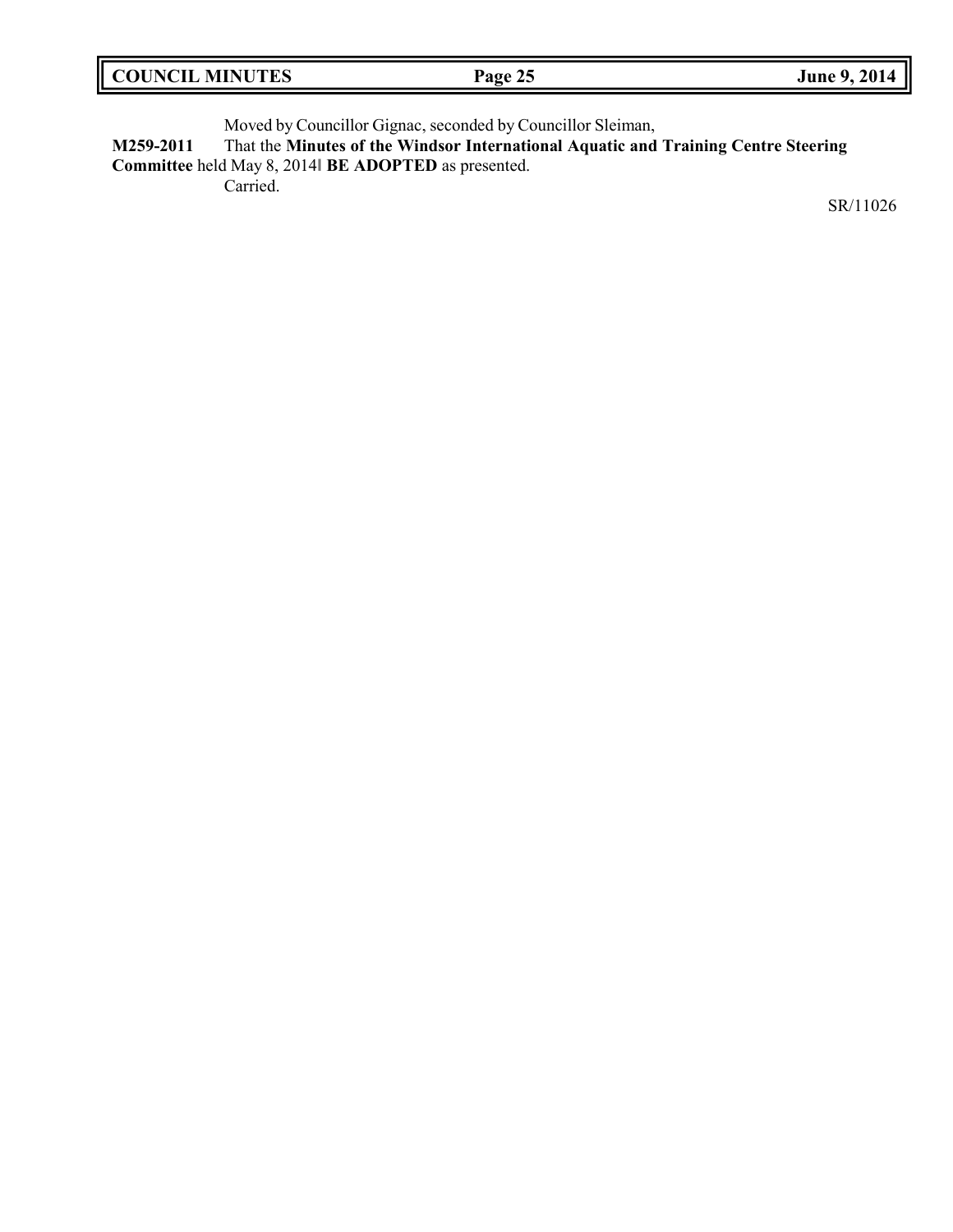| <b>COUNCIL MINUTES</b> |  |
|------------------------|--|
|------------------------|--|

**COUNCIL EXECUTE: COUNCIL EXECUTE: COUNCIL EXECUTE:**  $\frac{1}{2}$  **June** 9, 2014

**Adopted by Council at its meeting held June 9, 2014 [M246-2014] /AC** Windsor, Ontario June 9, 2014

# **REPORT NO. 211** of the **ENVIRONMENT, TRANSPORTATION & PUBLIC SAFETY STANDING COMMITTEE**

of its meeting held May 21, 2014

| <b>Present:</b> | <b>Councillor J. Gignac</b>            |
|-----------------|----------------------------------------|
|                 | <b>Councillor R. Jones</b>             |
|                 | <b>Councillor F. Valentinis, Chair</b> |

**Regrets: Councillor A. Halberstadt Councillor H. Payne**

That the following recommendations of the Environment, Transportation and Public Safety Standing Committee **BE APPROVED:**

Moved by Councillor Gignac, seconded by Councillor Jones, **THAT** the minutes of the Rail Issues Committee meeting held March 26, 2014 **BE RECEIVED** for information. Carried.

**Clerk's Note:The minutes for the Rail Issues Committee meeting held March 26, 2014 are** *attached* **as background information.**

**CHAIRPERSON**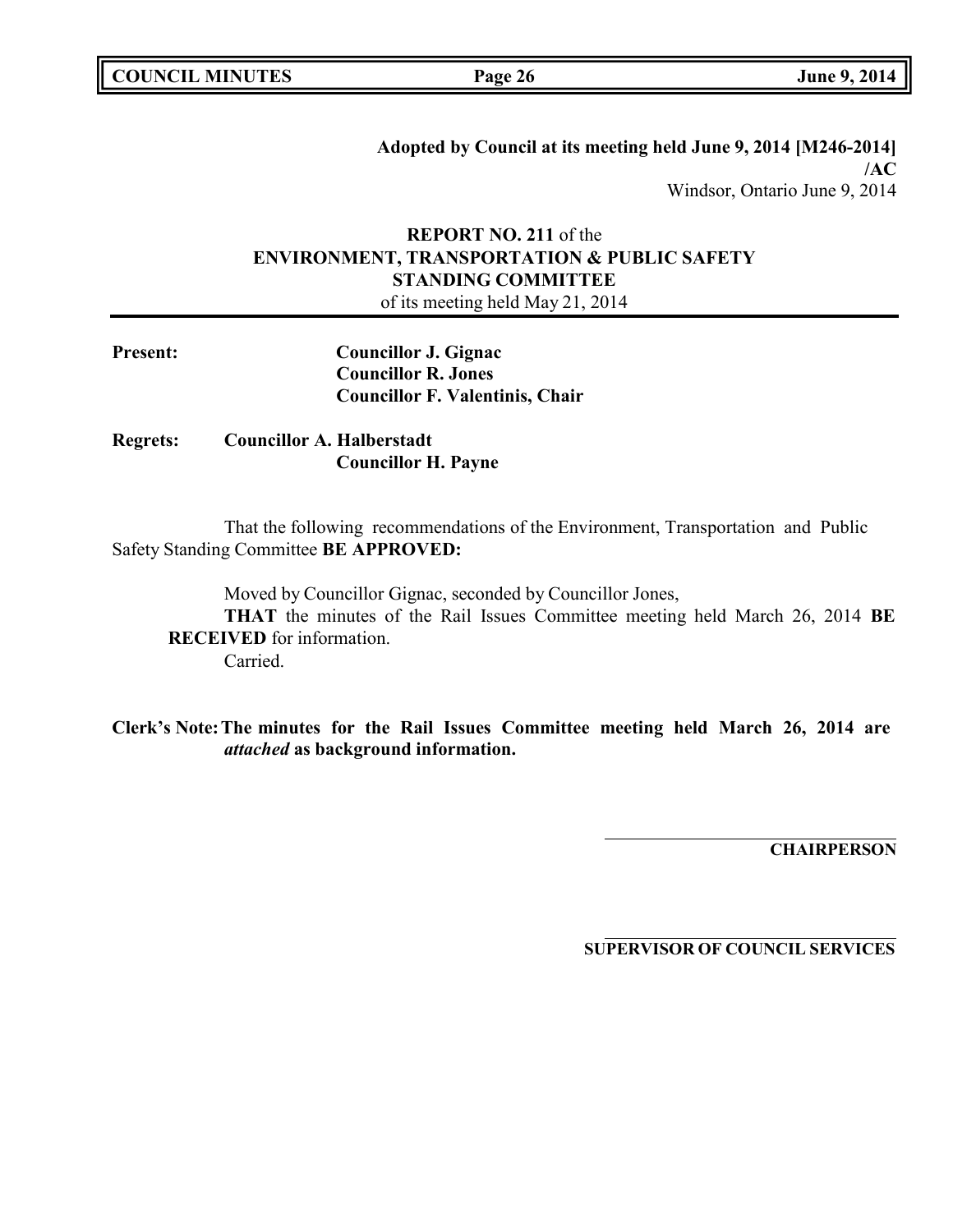| <b>COUNCIL MINUTES</b> |  |
|------------------------|--|
|------------------------|--|

**COUNCIL EXECUTE: COUNCIL EXECUTE: COUNCIL EXECUTE:**  $\frac{1}{2}$  **June** 9, 2014

**Adopted by Council at its meeting held June 9, 2014 [M247-2014] /AC** Windsor, Ontario June 9, 2014

## **REPORT NO. 212** of the **ENVIRONMENT, TRANSPORTATION & PUBLIC SAFETY STANDING COMMITTEE** of its meeting held May 21, 2014

**Present: Councillor J. Gignac Councillor R. Jones Councillor F. Valentinis, Chair Regrets: Councillor A. Halberstadt Councillor H. Payne Reference: Report No. 5 of the Rail Issues Committee (CANUTEC)**

That the following recommendations of the Environment, Transportation and Public Safety Standing Committee **BE APPROVED:**

Moved by Councillor Gignac, seconded by Councillor Jones, **THAT** Report No. 5 of the Rail Issues Committee (CANUTEC) **BE RECEIVED** for information. Carried.

**Clerk's Note:Report No. 5 of the Rail Issues Committee (CANUTEC) is** *attached* **as background information.**

**CHAIRPERSON**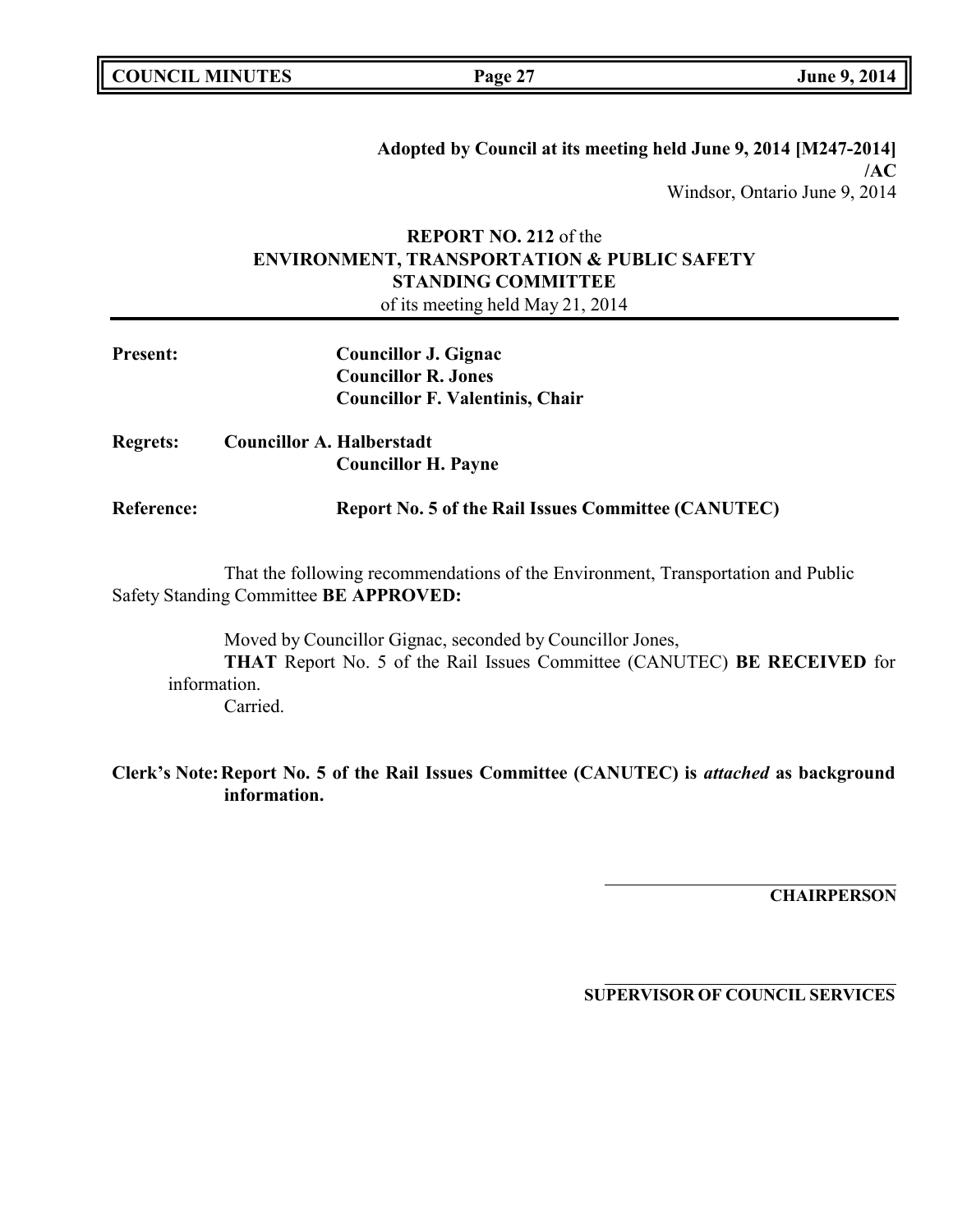**Adopted by Council at its meeting held June 9, 2014 [M248-2014] /AC** Windsor, Ontario June 9, 2014

# **REPORT NO. 213** of the **ENVIRONMENT, TRANSPORTATION & PUBLIC SAFETY STANDING COMMITTEE**

of its meeting held May 21, 2014

| <b>Present:</b> | Councillor J. Gignac                   |
|-----------------|----------------------------------------|
|                 | <b>Councillor R. Jones</b>             |
|                 | <b>Councillor F. Valentinis, Chair</b> |

**Regrets: Councillor A. Halberstadt Councillor H. Payne**

That the following recommendations of the Environment, Transportation and Public Safety Standing Committee **BE APPROVED:**

Moved by Councillor Jones, seconded by Councillor Gignac, **THAT** the minutes of the Windsor-Essex County Environment Committee meeting held April 3, 2014 **BE RECEIVED** for information. Carried.

**Clerk's Note: The minutes of the Windsor-Essex County Environment Committee meeting held April 3, 2014 are** *attached* **as background information.**

**CHAIRPERSON**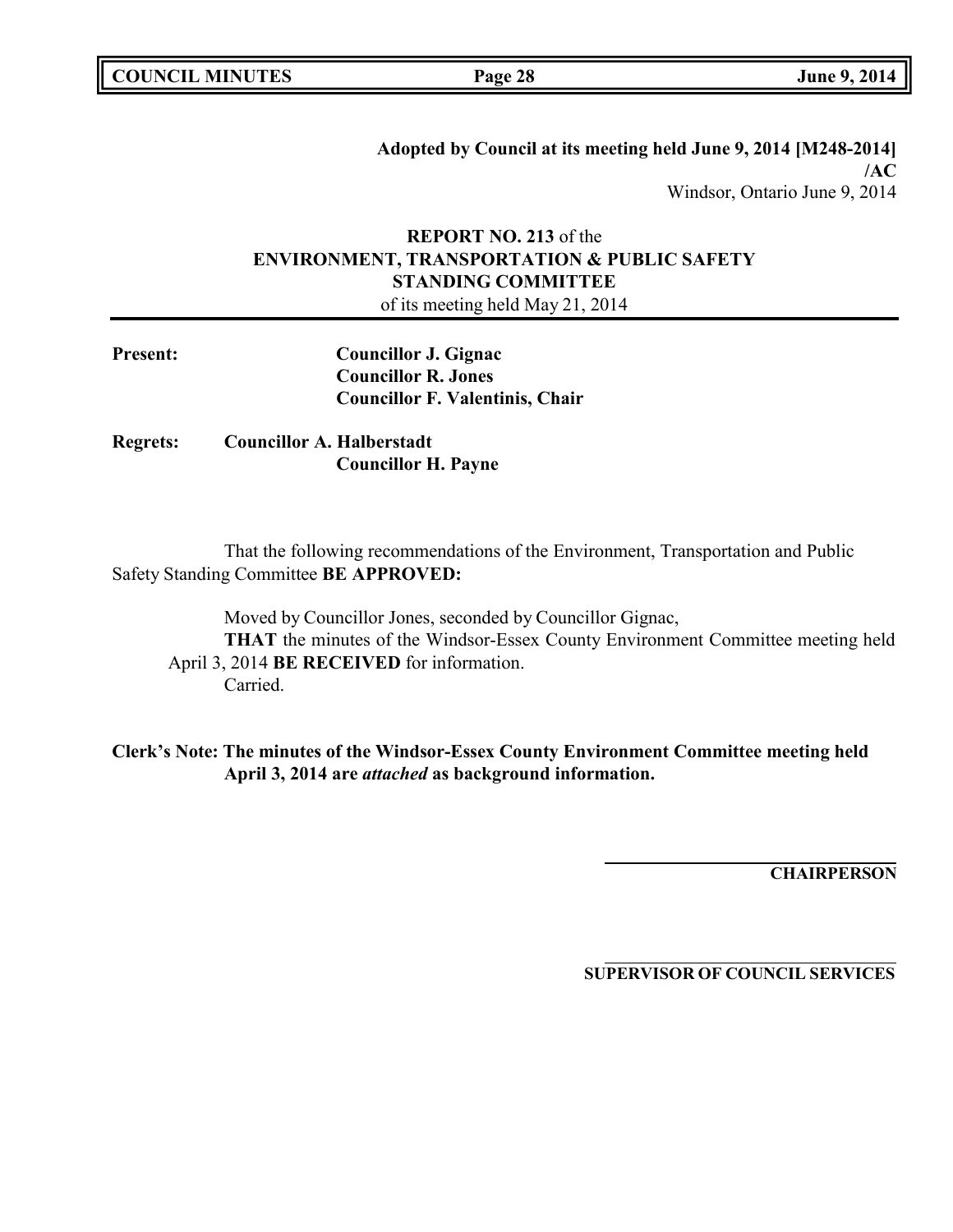**Adopted by Council at its meeting held June 9, 2014 [M249-2014] /AC** Windsor, Ontario June 9, 2014

# **REPORT NO. 214** of the **ENVIRONMENT, TRANSPORTATION & PUBLIC SAFETY STANDING COMMITTEE**

of its meeting held May 21, 2014

| <b>Present:</b>   | <b>Councillor J. Gignac</b>                                                      |
|-------------------|----------------------------------------------------------------------------------|
|                   | <b>Councillor R. Jones</b>                                                       |
|                   | <b>Councillor F. Valentinis, Chair</b>                                           |
| <b>Regrets:</b>   | <b>Councillor A. Halberstadt</b>                                                 |
|                   | <b>Councillor H. Payne</b>                                                       |
| <b>Reference:</b> | <b>Report No. 82 of the Windsor-Essex County Environment Committee</b>           |
|                   | That the following recommendations of the Environment, Transportation and Public |

Safety Standing Committee **BE APPROVED:**

Moved by Councillor Gignac, seconded by Councillor Jones, **THAT** Report No. 82 of the Windsor-Essex County Environment Committee (Regional Transit System) **BE RECEIVED** for information. Carried.

**Clerk's Note:The Report No. 82 of the Windsor-Essex County Environment Committee (Regional Transit System) is** *attached* **as background information.**

**CHAIRPERSON**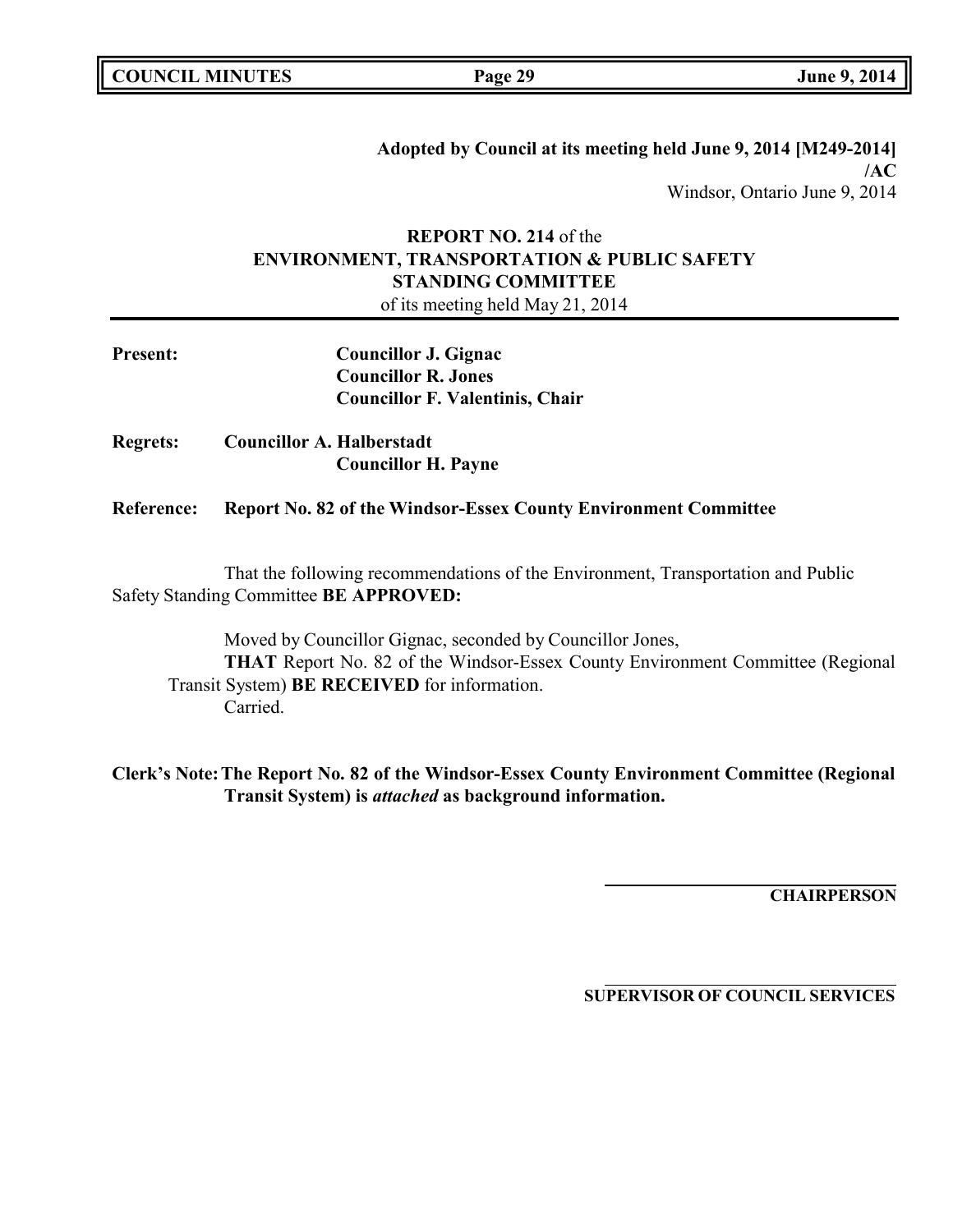| <b>COUNCIL MINUTES</b> |  |
|------------------------|--|
|------------------------|--|

**COUNCIL EXECUTE: COUNCIL EXECUTE: COUNCIL EXECUTE:**  $\frac{1}{2}$  **June** 9, 2014

**Adopted by Council at its meeting held June 9, 2014 [M255-2014]** /AC Windsor, Ontario June 9, 2014

## **REPORT NO. 227** of the **PLANNING & ECONOMIC DEVELOPMENT STANDING COMMITTEE** of its meeting held May 12, 2014

**Present: Councillor Drew Dilkens Councillor Irek Kusmierczyk Councillor Bill Marra (Chair) Councillor Hilary Payne Councillor Ed Sleiman B. Bjarneson**

**Regrets: M. Baker**

That the following recommendations of the Planning & Economic Development Standing Committee **BE APPROVED** as follows**:**

Moved by Councillor Payne, seconded by Councillor Sleiman

1. **THAT** Official Plan Amendment No. 96 **BE APPROVED**, creating a site specific, Special Policy Area in the Volume II, Part 1, of the City of Windsor Official Plan so that Section 7.2.6.4 (iv), of the City of Windsor Official Plan: Volume 1 does not apply to 0 Huron Church Road (Part of Lots 6 to 10, Plan 1021); so that one point of access to Huron Church Road shall be permitted;

2. **THAT** an amendment to Zoning By-law 8600 **BE APPROVED**, amending the zoning for 0 Huron Church Road (Part of Lots 6 to 10, Plan 1021); from CD1.6 to (H)CD1.6 with special provisions to add the following as permitted uses:

- i. a retail store, a business, financial, or medical office, a veterinary clinic, and a public parking area;
- ii. That only one access **BE PERMITTED** from the site to Huron Church Road and the access be located as far north from the intersection within Lot 6.
- 3. **THAT** the Hold provision **BE REMOVED** upon the provision of the

following:

- a. The applicant applies to remove the hold provision;
- b. A Traffic Impact Study to review potential access to Malden Road, and potential impact on the Huron Church Road/Malden Road intersection;
- c. Registration of a Site Plan Control Agreement.

Carried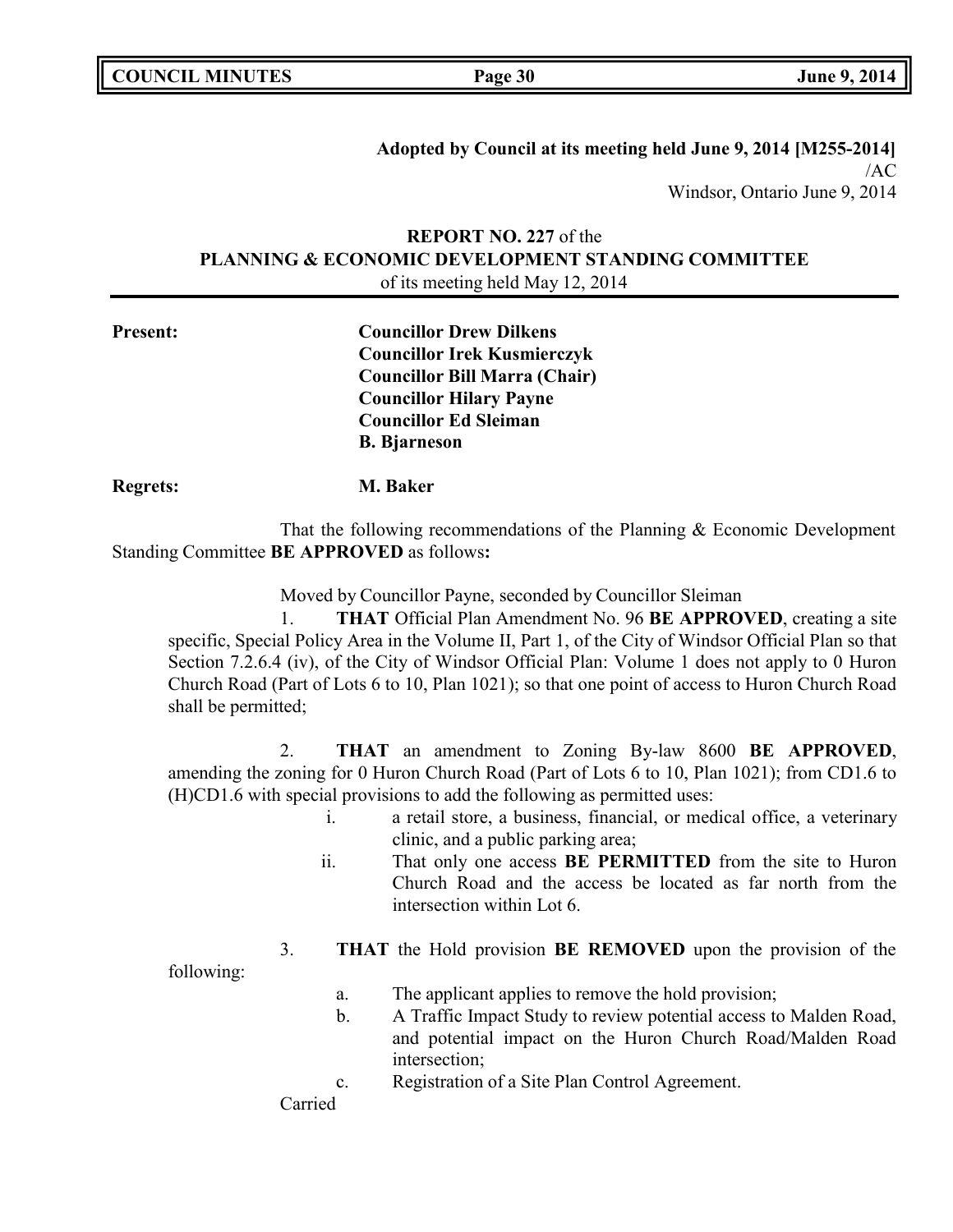| <b>COUNCIL MINUTES</b> | Page 31 | June 9, 2014 |
|------------------------|---------|--------------|
|                        |         |              |

Moved by Councillor Payne, seconded by Councillor Dilkens

**THAT** Administration **PROVIDE** supplemental information for Council's consideration regarding:

- **1)** Auto repair (i.e. Jiffy Lube-type operation), and should be aesthetically acceptable,
- **2)** Set back suggests 5m (protect/maintain existing trees),
- **3)** Recommendation from Planning regarding the alley.

Carried.

Councillor Kusmierczyk and B. Bjarneson voting nay.

Moved by Councillor Dilkens, seconded by Councillor Payne **THAT** the requirement of an Archaeological Assessment **BE REMOVED**. Carried.

*Clerk's Note:*The administrative report authored by the City Planner dated April 25, 2014 entitled ―*Rezoning, Dougall Avenue Veterinary Professional Corp., 0 Huron Church Road, permit additional commercial uses*‖ is *attached* as background information. **LIVELINK #17151, ZB/11849**

**CHAIRPERSON**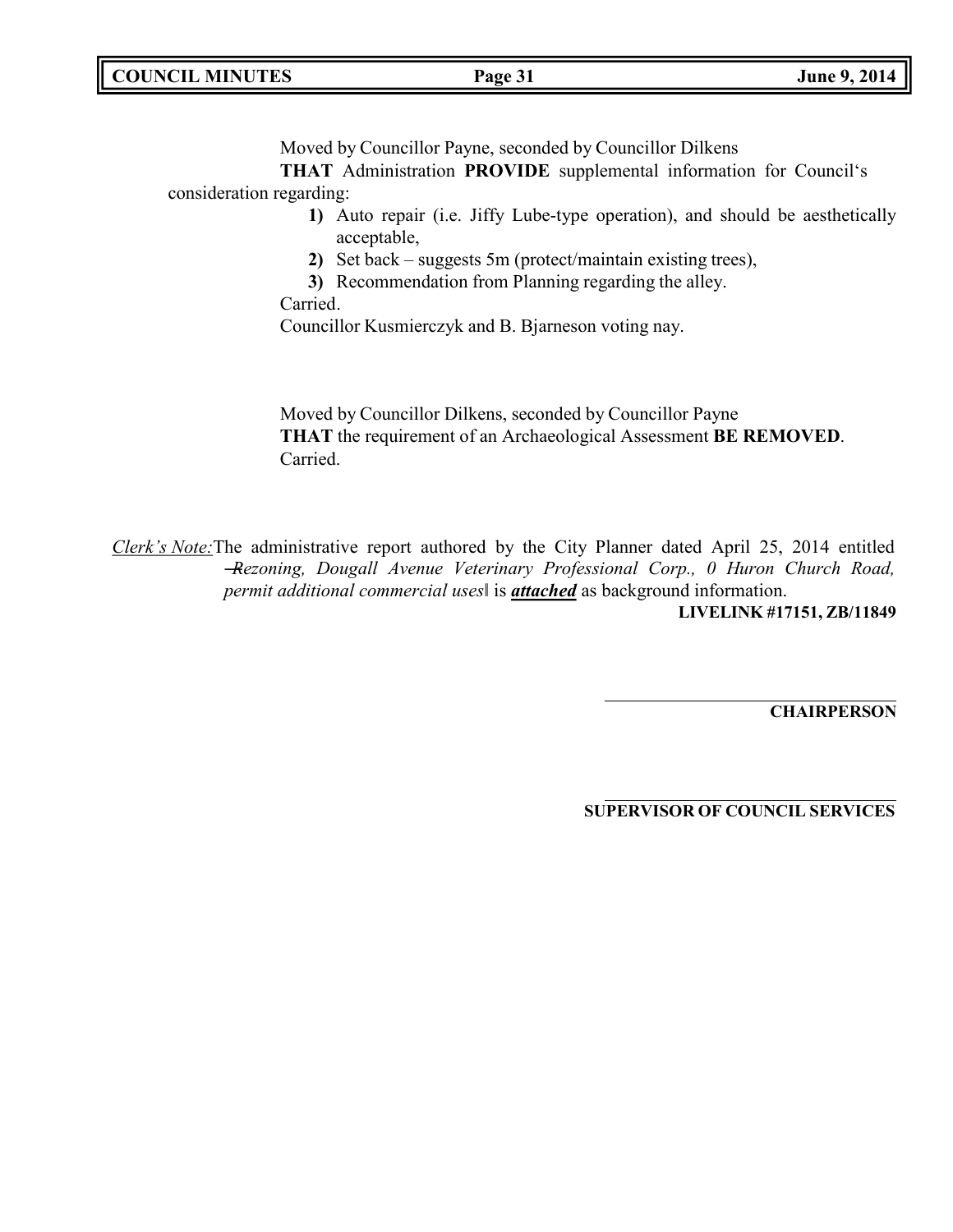| <b>COUNCIL MINUTES</b> |  |
|------------------------|--|
|------------------------|--|

**COUNCIL EXECUTE: COUNCIL EXECUTE: Page 32 June 9, 2014** 

**Adopted by Council at its meeting held June 9, 2014 [M256-2014]** /AC Windsor, Ontario June 9, 2014

## **REPORT NO. 228** of the **PLANNING & ECONOMIC DEVELOPMENT STANDING COMMITTEE** of its meeting held May 12, 2014

**Present: Councillor Drew Dilkens Councillor Irek Kusmierczyk Councillor Bill Marra (Chair) Councillor Hilary Payne Councillor Ed Sleiman B. Bjarneson**

**Regrets: M. Baker**

That the following recommendations of the Planning & Economic Development Standing Committee **BE APPROVED** as follows**:**

Moved by Councillor Payne, seconded by Councillor Sleiman

**THAT** an amendment to Zoning By-law 8600 **BE APPROVED** changing the zoning of Part of Farm Lot 99, Concession 1 and Part of Lots 1, 2 and 3, and Part of Block A, Registered Plan 487, situated on the south side of Riverside Drive East between Drouillard Road and Cadillac Street, by adding a site-specific provision on the following basis:

> ―306. For the lands comprising of Part of Farm Lot 99, Concession 1, and Part of Lots 1, 2 and 3, and Part of Block A, Registered Plan 487, situated on the south side of Riverside Drive East between Drouillard Road and Cadillac Street the following additional provisions shall apply:

(1) Additional Permitted Uses:

Business Office; Financial Office; Hotel; Medical Office; Micro-brewery; Place of Entertainment & Recreation; Professional Studio; Public Hall; Restaurant; Retail Store; Self Storage Facility; Tourist Home; Any Industrial use in Section  $18(4)(a)(v)$ ;

- (2) Additional Regulations:
	- (a) For a retail store, the maximum gross floor area shall be 20% of the existing building.
	- (b) For any industrial use, outdoor storage is prohibited.
	- (c) For an existing building, the required number of parking spaces, accessible parking spaces, bicycle parking spaces and loading spaces shall be as existing. [ZDM 6; ZNG/4090]‖

Carried.

B. Bjarneson voting nay.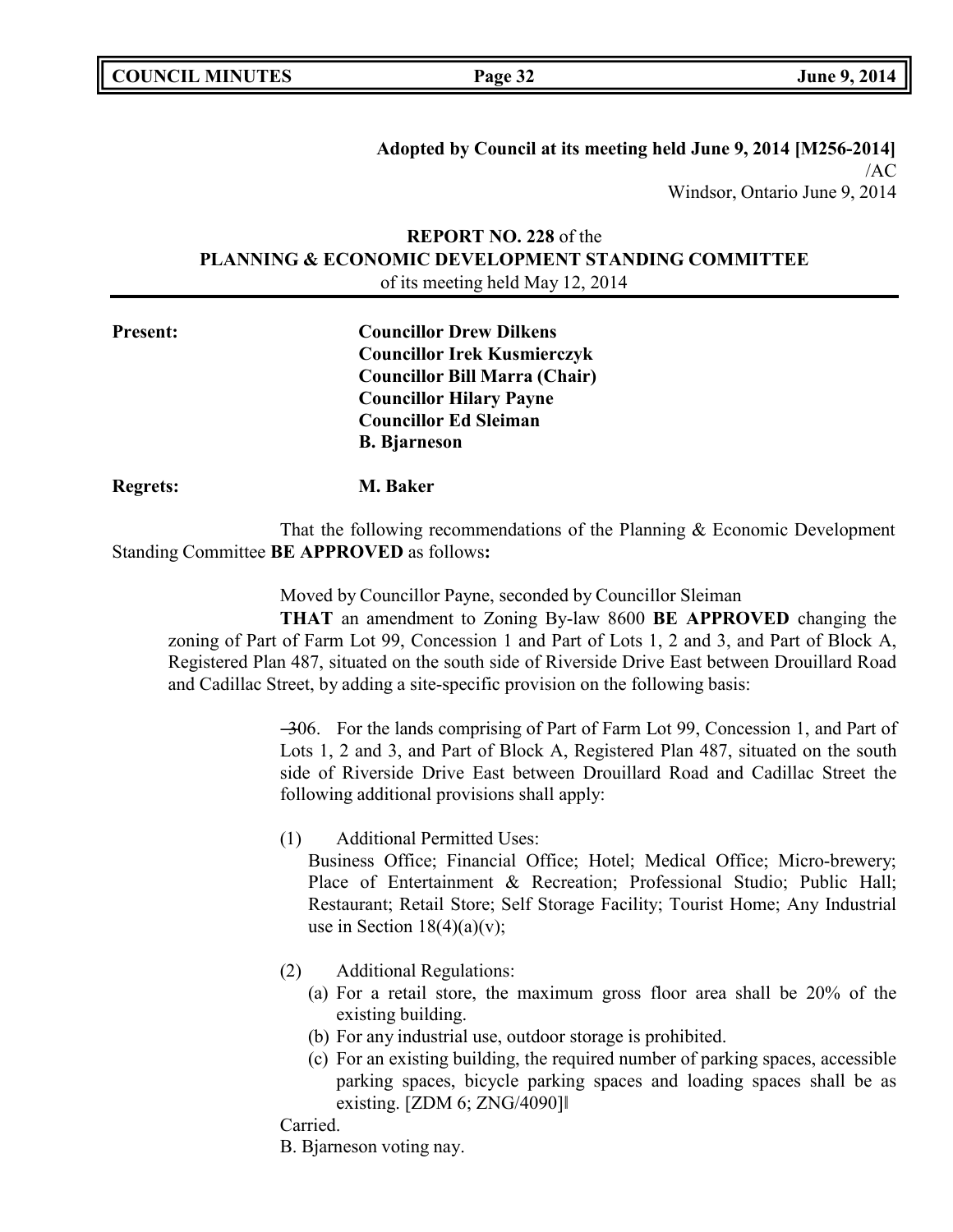| <b>COUNCIL MINUTES</b> | Page 33 | June 9, 2014 |
|------------------------|---------|--------------|
|                        |         |              |

Councillor Dilkens and M. Baker were absent at the time the vote was taken.

*Clerk's Note:*The administrative report authored by the City Planner dated April 24, 2014 entitled ―*Amendment to Zoning By-law 8600, L. Horwitz, 2879 Riverside Drive East, maintain Institutional District zoning and add a site specific provision*‖ is *attached* as background information.

**LIVELINK #17148, ZB/11866**

**CHAIRPERSON**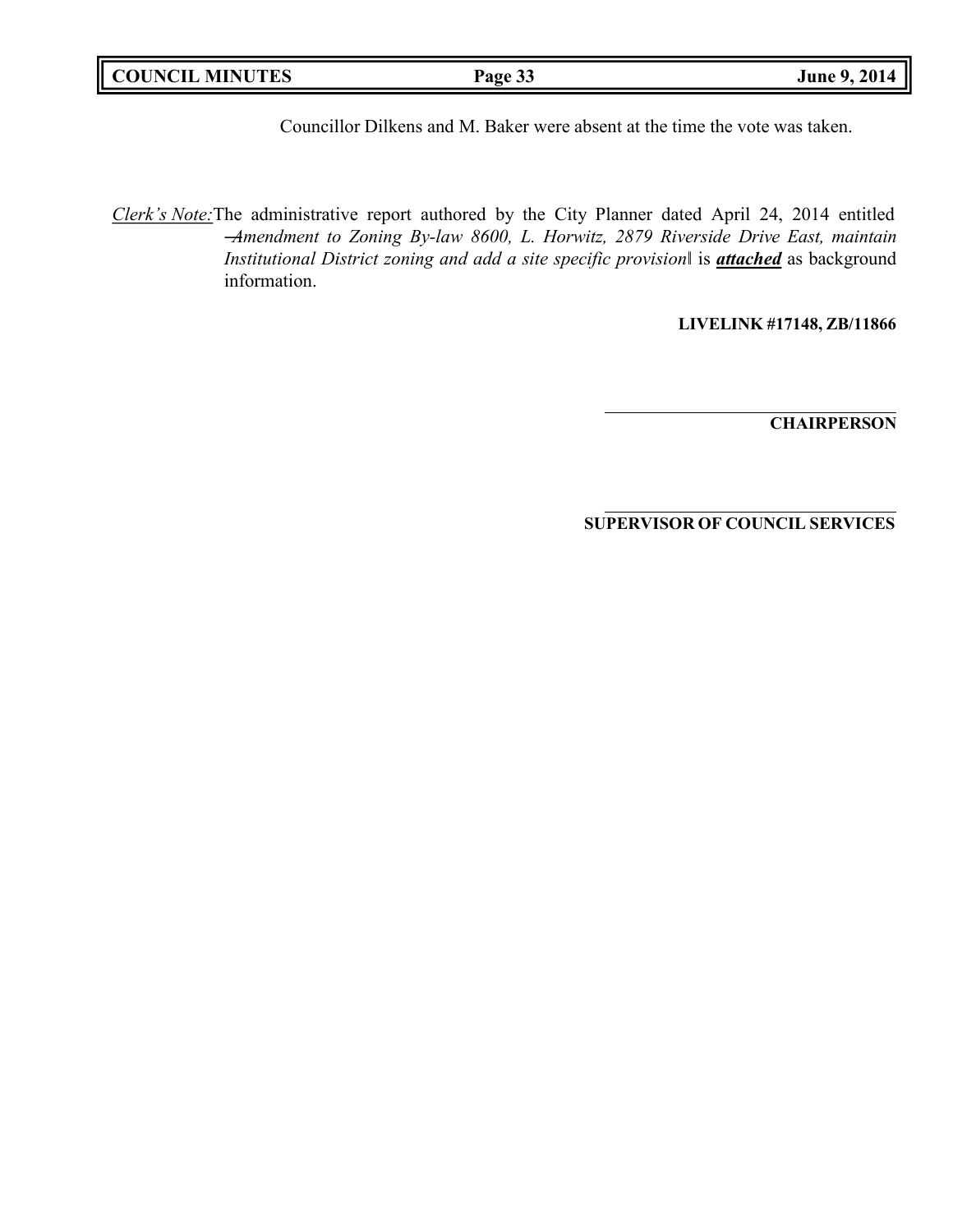| <b>COUNCIL MINUTES</b> |  |
|------------------------|--|
|------------------------|--|

**COUNCIL EXECUTE: COUNCIL EXECUTE: Page 34 June 9, 2014** 

### **Adopted by Council at its meeting held June 9, 2014 [M257-2014]**

/AC Windsor, Ontario June 9, 2014

## **REPORT NO. 229** of the **PLANNING & ECONOMIC DEVELOPMENT STANDING COMMITTEE** of its meeting held May 12, 2014

**Present: Councillor Drew Dilkens Councillor Irek Kusmierczyk Councillor Bill Marra (Chair) Councillor Hilary Payne Councillor Ed Sleiman**

That the following recommendations of the Planning & Economic Development Standing Committee **BE APPROVED** as follows**:**

Moved by Councillor Sleiman, seconded by Councillor Kusmierczyk **THAT** the administrative report authored by the Manager of Planning Policy dated April 30, 2014 entitled ―Provincial Policy Statement 2014‖ **BE RECEIVED** for information.

> Carried. Councillor Dilkens absent at the time the vote was taken.

*Clerk's Note:*The administrative report authored by the Manager of Planning Policy dated April 30, 2014 entitled ―*Provincial Policy Statement 2014*‖ is *attached* as background information.

**LIVELINK #17155, GP2014**

**CHAIRPERSON**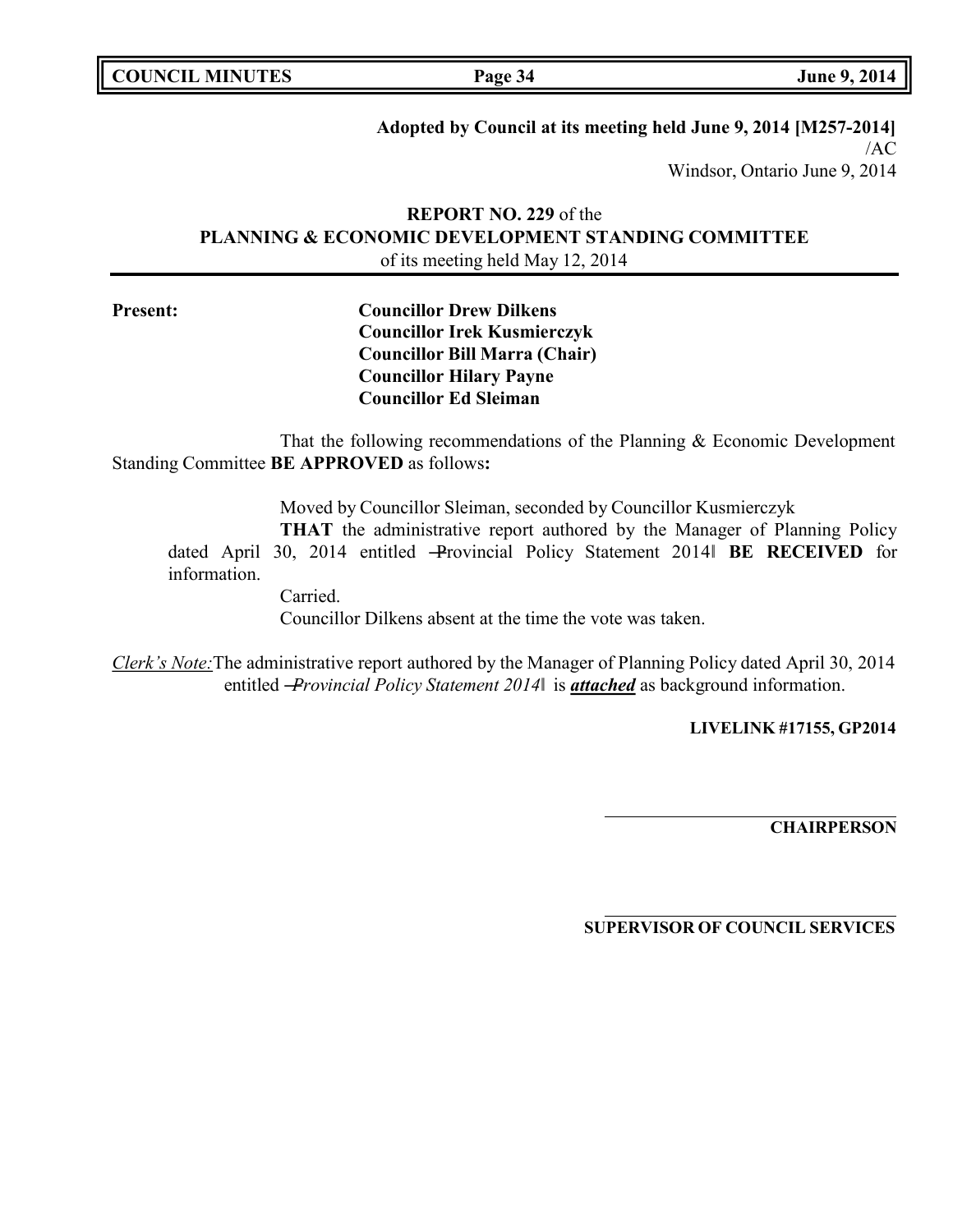**Adopted by Council at its meeting held June 9, 2014 [M258-2014]** /AC Windsor, Ontario June 9, 2014

## **REPORT NO. 230** of the **PLANNING & ECONOMIC DEVELOPMENT STANDING COMMITTEE** of its meeting held May 12, 2014

| <b>Present:</b>   | <b>Councillor Drew Dilkens</b><br><b>Councillor Irek Kusmierczyk</b><br><b>Councillor Bill Marra (Chair)</b><br><b>Councillor Hilary Payne</b><br><b>Councillor Ed Sleiman</b> |
|-------------------|--------------------------------------------------------------------------------------------------------------------------------------------------------------------------------|
| <b>Reference:</b> | Report No. 342 of the Windsor Heritage Committee (Low-Martin<br>House, 2021 Ontario Street – Heritage Grant)                                                                   |

That the following recommendations of the Planning & Economic Development Standing Committee **BE APPROVED** as follows**:**

Moved by Councillor Sleiman, seconded by Councillor Kusmierczyk

**THAT** a grant in the amount of \$52,500 from the Community Heritage Fund for the Low-Martin House, 2021 Ontario Street **BE APPROVED**, provided that funds up to the approved amount will be disbursed when work is complete, and work receipts produced. The Chief Building Official and City Planner will determine if work is according to applicable codes and historic standards.

> Carried. Councillor Dilkens absent at the time the vote was taken.

*Clerk's Note:* Report No. 342 of the Windsor Heritage Committee (Low-Martin House, 2021 Ontario Street – Heritage Grant) is *attached* as background information.

**Livelink #17069**

**CHAIRPERSON**